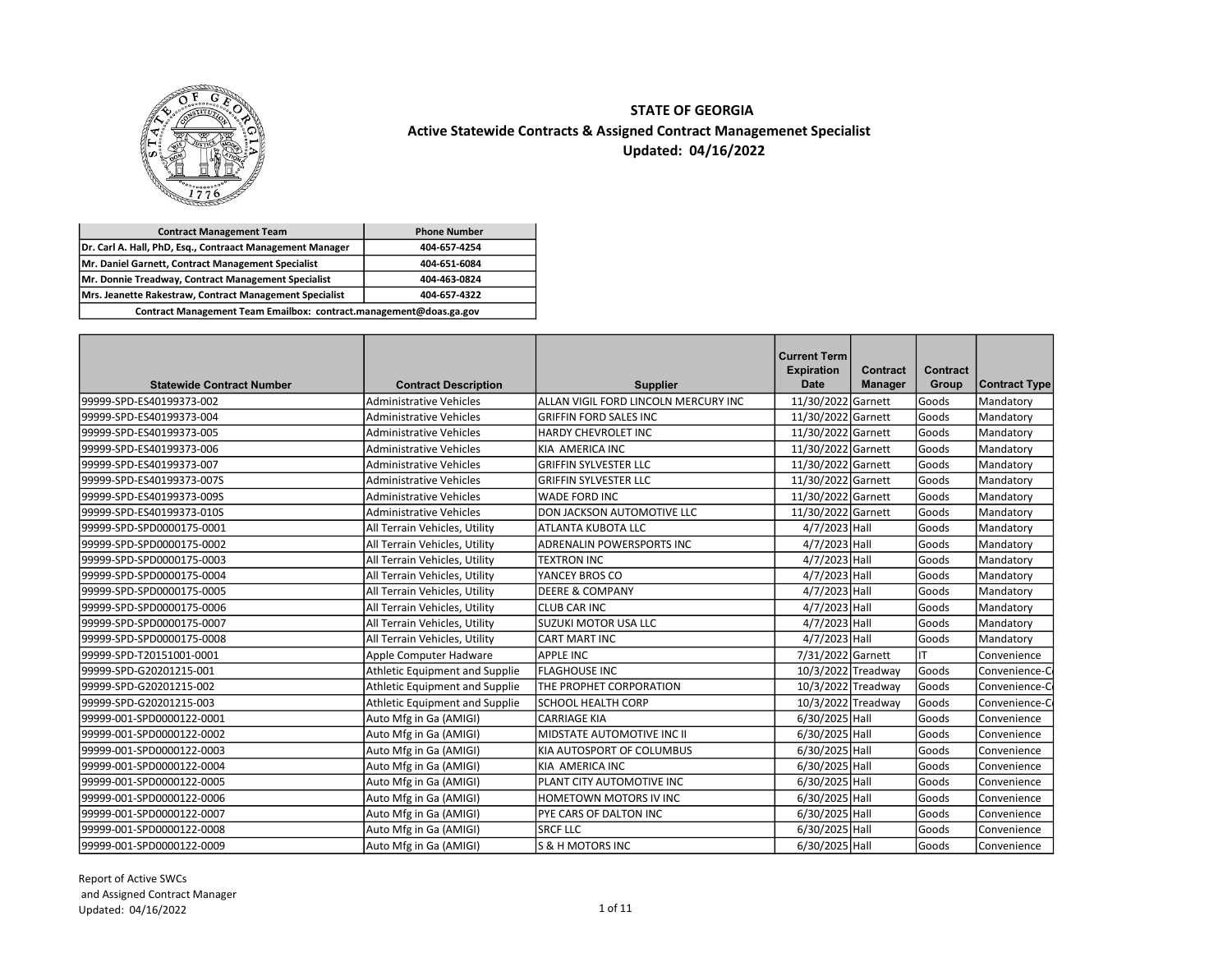| <b>Statewide Contract Number</b> | <b>Contract Description</b>                         | <b>Supplier</b>                                               | <b>Current Term</b><br><b>Expiration</b><br><b>Date</b> | Contract<br><b>Manager</b> | Contract<br>Group | <b>Contract Type</b> |
|----------------------------------|-----------------------------------------------------|---------------------------------------------------------------|---------------------------------------------------------|----------------------------|-------------------|----------------------|
| 99999-001-SPD0000122-0010        | Auto Mfg in Ga (AMIGI)                              | <b>ATHENS AUTOMOTIVE LLC</b>                                  | 6/30/2025 Hall                                          |                            | Goods             | Convenience          |
| 99999-001-SPD0000122-0011        | Auto Mfg in Ga (AMIGI)                              | KCL AUTOMOTIVE LLC                                            | 6/30/2025 Hall                                          |                            | Goods             | Convenience          |
| 99999-001-SPD0000122-0012        | Auto Mfg in Ga (AMIGI)                              | TOWN CENTER INVESTMENTS INC                                   | 6/30/2025 Hall                                          |                            | Goods             | Convenience          |
| 99999-001-SPD0000122-0013        | Auto Mfg in Ga (AMIGI)                              | PB VALDOSTA MOTORS INC                                        | 6/30/2025 Hall                                          |                            | Goods             | Convenience          |
| 99999-001-SPD0000122-0014        | Auto Mfg in Ga (AMIGI)                              | <b>RICK CASE CARS INC</b>                                     | 6/30/2025 Hall                                          |                            | Goods             | Convenience          |
| 99999-SPD-SPD0000127-0001        | <b>Automobile Parts</b>                             | PARTS AUTHORITY GEORGIA LLC                                   | 8/31/2022 Treadway                                      |                            | Goods             | Convenience          |
| 99999-SPD-SPD0000127-0002        | <b>Automobile Parts</b>                             | <b>GENUINE PARTS COMPANY</b>                                  | 8/31/2022 Treadway                                      |                            | Goods             | Convenience          |
| 99999-SPD-SPD0000160-0001        | Background Investigation Svcs.                      | ACCURATE BACKGROUND HOLDING LLC                               |                                                         | 1/30/2023 Rakestraw        | Services          | Mandatory            |
| 99999-001-SPD0000156-0001        | <b>Biological and Laboratory Equi</b>               | <b>VWR INTERNATIONAL INC</b>                                  | 9/15/2022 Garnett                                       |                            | Goods             | Convenience          |
| 99999-001-SPD0000156-0002        | <b>Biological and Laboratory Equi</b>               | <b>LAERDAL MEDICAL CORPORATION</b>                            | 9/15/2022 Garnett                                       |                            | Goods             | Convenience          |
| 99999-001-SPD0000156-0003        | <b>Biological and Laboratory Equi</b>               | FISHER SCIENTIFIC COMPANY LLC                                 | 9/15/2022 Garnett                                       |                            | Goods             | Convenience          |
| 99999-001-SPD0000156-0004        | <b>Biological and Laboratory Equi</b>               | CAROLINA BIOLOGICAL SUPPLY CO                                 | 9/15/2022 Garnett                                       |                            | Goods             | Convenience          |
| 99999-001-SPD0000156-0005        | <b>Biological and Laboratory Equi</b>               | CAPITAL MICROSCOPE SERVICES INC                               | 9/15/2022 Garnett                                       |                            | Goods             | Convenience          |
| 99999-001-SPD0000156-0006        | <b>Biological and Laboratory Equi</b>               | HUNT OPTICS & IMAGING INC                                     | 9/15/2022 Garnett                                       |                            | Goods             | Convenience          |
| 99999-001-SPD0000156-0007        | <b>Biological and Laboratory Equi</b>               | THOMAS SCIENTIFIC HOLDINGS LLC                                | 9/15/2022 Garnett                                       |                            | Goods             | Convenience          |
| 99999-001-SPD0000156-0008        | <b>Biological and Laboratory Equi</b>               | <b>NYCOM INC</b>                                              | 9/15/2022 Garnett                                       |                            | Goods             | Convenience          |
| 99999-001-SPD0000156-0009        | <b>Biological and Laboratory Equi</b>               | <b>D'S VENTURES LLC</b>                                       | 9/15/2022 Garnett                                       |                            | lGoods            | Convenience          |
| 99999-SPD-NVPBA0501-0001         | <b>Body Armor</b>                                   | <b>ANGEL ARMOR LLC</b>                                        | 11/10/2022 Garnett                                      |                            | Goods             | Convenience-C        |
| 99999-SPD-NVPBA0501-0002         | <b>Body Armor</b>                                   | <b>CENTRAL LAKE ARMOR EXPRESS</b>                             | 11/10/2022 Garnett                                      |                            | Goods             | Convenience-C        |
| 99999-SPD-NVPBA0501-0007         | <b>BODY ARMOR</b>                                   | ONYX PROTECTIVE GROUP INC                                     | 11/10/2022 Garnett                                      |                            | Goods             | Convenience-C        |
| 99999-SPD-NVPBA0501-0008         | <b>Body Armor</b>                                   | POINT BLANK BODY ARMOR INC                                    | 11/10/2022 Garnett                                      |                            | Goods             | Convenience-C        |
| 99999-SPD-NVPBA0501-0010         | <b>Body Armor</b>                                   | <b>SLATE SOLUTIONS LLC</b>                                    | 11/10/2022 Garnett                                      |                            | Goods             | Convenience-C        |
| 99999-SPD-NVPBA0501-0011         | <b>Body Armor</b>                                   | <b>SURVIVAL ARMOR INC</b>                                     | 11/10/2022 Garnett                                      |                            | Goods             | Convenience-C        |
| 99999-SPD-SPD0000091-0001        |                                                     | BREAD AND RELATED BAKERY PROIFLOWERS BAKING OF VILLA RICA INC | 10/30/2022 Rakestraw                                    |                            | Goods             | Mandatory            |
| 99999-SPD-SPD0000091-0002        | BREAD AND RELATED BAKERY PROIBIMBO BAKERIES USA INC |                                                               | 10/30/2022 Rakestraw                                    |                            | Goods             | Mandatory            |
| 99999-SPD-ES40199376BS-01        | <b>Bus Rentals</b>                                  | <b>AUTOMAX RENT A CAR</b>                                     | 5/31/2023 Treadway                                      |                            | Services          | Convenience          |
| 99999-SPD-ES40199376CR-01        | Capitol Hill Airpt Car Rental                       | THE HERTZ CORPORATION                                         | 7/20/2022 Garnett                                       |                            | Services          | Mandatory            |
| 99999-SPD-G20200414-0001         | <b>Carpet Floors and Accessories</b>                | <b>BENTLEY MILLS, INC.</b>                                    | 11/30/2023 Treadway                                     |                            | Goods             | Convenience-C        |
| 99999-SPD-G20200414-0002         | <b>Carpet Floors and Accessories</b>                | MOHAWK CARPET DISTRIBUTION INC                                | 11/30/2023 Treadway                                     |                            | Goods             | Convenience-C        |
| 99999-SPD-G20200414-0003         | <b>Carpet Floors and Accessories</b>                | <b>INTERFACE AMERICAS</b>                                     | 12/16/2023 Treadway                                     |                            | Goods             | Convenience-C        |
| 99999-SPD-G20200414-0004         | <b>Carpet Floors and Accessories</b>                | KARNDEAN INTERNATIONAL, LLC                                   | 11/30/2023 Treadway                                     |                            | Goods             | Convenience-C        |
| 99999-SPD-G20200414-0005         | <b>Carpet Floors and Accessories</b>                | <b>SHAW INDUSTRIES</b>                                        | 4/11/2023 Treadway                                      |                            | Goods             | Convenience-C        |
| 99999-SPD-G20200414-0006         | <b>Carpet Floors and Accessories</b>                | TARKETT USA INC                                               | 11/30/2023 Treadway                                     |                            | Goods             | Convenience-C        |
| 99999-SPD-G20200414-0007         | <b>Carpet Floors and Accessories</b>                | <b>MANNINGTON MILLS INC</b>                                   | 11/30/2023 Treadway                                     |                            | Goods             | Convenience-C        |
| 99999-SPD-SPD0000048-0009        | Certified Audio Visual Product                      | <b>AVI-SPL LLC</b>                                            | 4/30/2022 Hall                                          |                            | lıt               | Convenience          |
| 99999-SPD-SPD0000048-0012        | Certified Audio Visual Product                      | <b>DUSOUL COMPANY INC</b>                                     | 4/30/2022 Hall                                          |                            | lιτ               | Convenience          |
| 99999-SPD-SPD0000048-0014        | Certified Audio Visual Product                      | <b>TROXELL COMMUNICATIONS INC</b>                             | 4/30/2022 Hall                                          |                            | lιτ               | Convenience          |
| 99999-SPD-SPD0000048-0015        | Certified Audio Visual Product                      | SOUTHERN COMPUTER WAREHOUSE INC                               | 4/30/2022 Hall                                          |                            | lıт               | Convenience          |
| 99999-SPD-SPD0000048-0016        | Certified Audio Visual Product                      | ONE DIVERSIFIED LLC                                           | 4/30/2022 Hall                                          |                            | IT                | Convenience          |
| 99999-SPD-SPD0000048-0018        | Certified Audio Visual Product                      | <b>CDW GOVERNMENT LLC</b>                                     | 4/30/2022 Hall                                          |                            | lıt               | Convenience          |
| 99999-SPD-SPD0000048-0001        | Certified Audio Visual Product                      | PRESIDIO NETWORKED SOLUTIONS                                  | 4/30/2023 Hall                                          |                            | IT                | Convenience          |
| 99999-SPD-SPD0000048-0002        | Certified Audio Visual Product                      | <b>ONEPATH SYSTEMS LLC</b>                                    | 4/30/2023 Hall                                          |                            | lıt               | Convenience          |
| 99999-SPD-SPD0000048-0005        | Certified Audio Visual Product                      | INTER TECHNOLOGIES CORPORATION                                | 4/30/2023 Hall                                          |                            | IT                | Convenience          |
| 99999-SPD-SPD0000048-0006        | Certified Audio Visual Product                      | PC SPECIALISTS INC                                            | 4/30/2023 Hall                                          |                            | Iт                | Convenience          |
| 99999-SPD-SPD0000048-0008        | <b>Certified Audio Visual Product</b>               | <b>VISUAL SYSTEMS GROUP INC</b>                               | 4/30/2023 Hall                                          |                            | Iт                | Convenience          |
|                                  |                                                     |                                                               |                                                         |                            |                   |                      |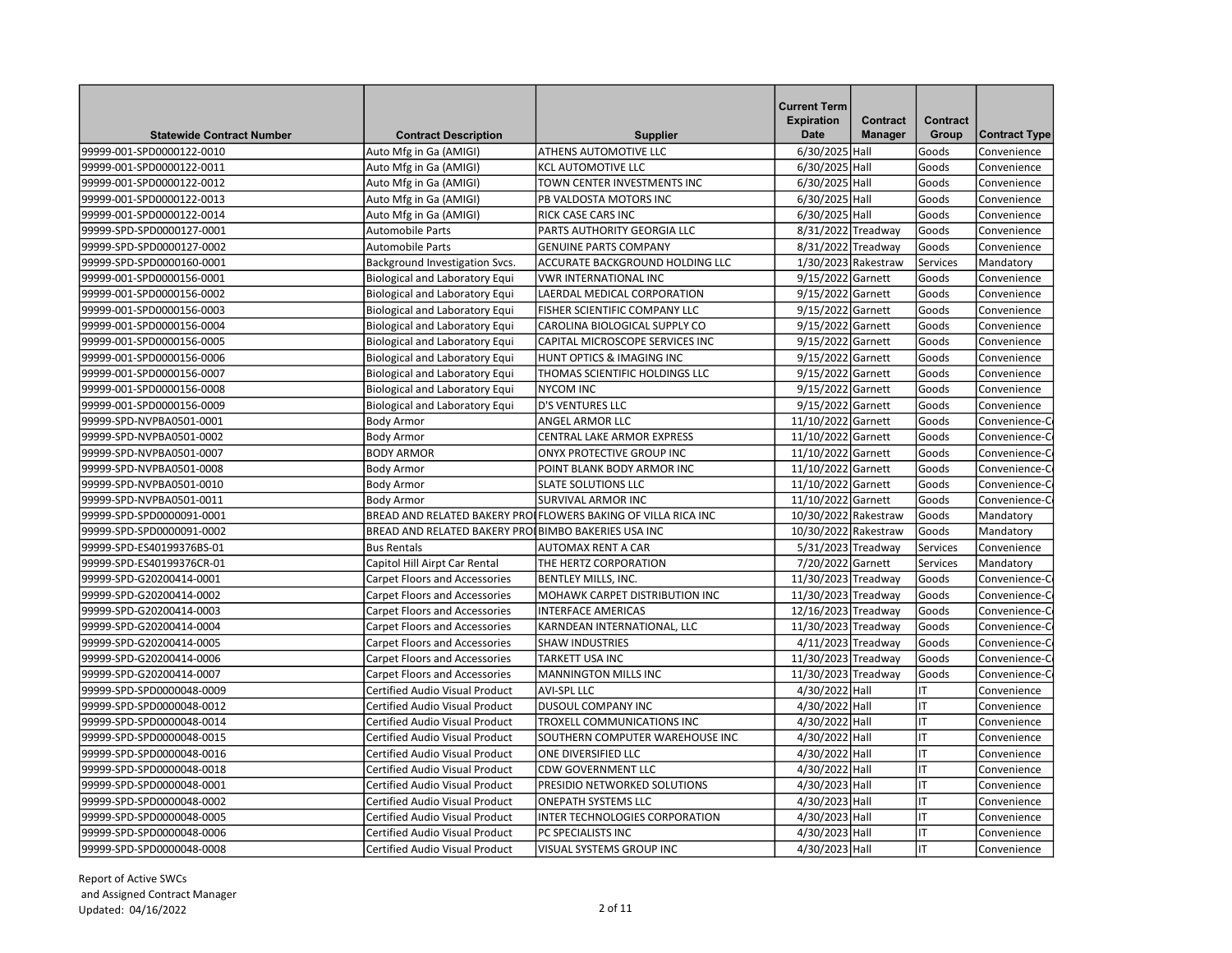| <b>Statewide Contract Number</b> | <b>Contract Description</b>                       | <b>Supplier</b>                                              | <b>Current Term</b><br><b>Expiration</b><br><b>Date</b> | Contract<br><b>Manager</b> | Contract<br>Group | <b>Contract Type</b> |
|----------------------------------|---------------------------------------------------|--------------------------------------------------------------|---------------------------------------------------------|----------------------------|-------------------|----------------------|
| 99999-SPD-SPD0000048-0011        | <b>Certified Audio Visual Product</b>             | <b>HOWARD INDUSTRIES INC</b>                                 | 4/30/2023 Hall                                          |                            | lıT               | Convenience          |
| 99999-SPD-SPD0000048-010A        | Certified Audio Visual Product                    | <b>SUMMIT SOLUTIONZ INC</b>                                  | 4/30/2023 Hall                                          |                            | lıT               | Convenience          |
| 99999-SPD-T20190814-0001         | <b>Cloud Solutions and Services</b>               | CARAHSOFT TECHNOLOGY CORP                                    | 9/15/2026 Treadway                                      |                            | lıt               | Convenience-C        |
| 99999-SPD-T20190814-0002         | <b>Cloud Solutions and Services</b>               | <b>SHI INTERNATIONAL CORP</b>                                | 9/15/2026 Treadway                                      |                            | lıt               | Convenience-C        |
| 99999-SPD-T20190814-0003         | <b>Cloud Solutions and Services</b>               | <b>SMARTRONIX LLC</b>                                        | 9/15/2026 Treadway                                      |                            | lıt               | Convenience-C        |
| 99999-SPD-T20190814-0004         | <b>Cloud Solutions and Services</b>               | UNISYS CORPORATION                                           | 9/15/2026 Treadway                                      |                            | Iт                | Convenience-C        |
| 99999-SPD-T20190814-0005         | <b>Cloud Solutions and Services</b>               | CHERRYROAD TECHNOLOGIES INC                                  | 9/15/2026 Treadway                                      |                            | Iт                | Convenience-C        |
| 99999-SPD-T20190814-0006         | <b>Cloud Solutions and Services</b>               | <b>QUEST MEDIA &amp; SUPPLIES INC</b>                        | 9/15/2026 Treadway                                      |                            | IT                | Convenience-C        |
| 99999-001-SPD0000184-001         | <b>COVID-19 Disinfecting Cleaning</b>             | <b>CLASPELL, JASON</b>                                       | 5/31/2022 Rakestraw                                     |                            | Services          | Convenience          |
| 99999-001-SPD0000184-002         | <b>COVID-19 Disinfecting Cleaning</b>             | ACESA CLEANING SERVICES, LLC                                 |                                                         | 5/31/2022 Rakestraw        | Services          | Convenience          |
| 99999-001-SPD0000184-003         | <b>COVID-19 Disinfecting Cleaning</b>             | BARTOLOMUCCI AND ASSOCIATES INC                              | 5/31/2022 Rakestraw                                     |                            | Services          | Convenience          |
| 99999-001-SPD0000184-004         | <b>COVID-19 Disinfecting Cleaning</b>             | CARTER, CHANDA                                               | 5/31/2022 Rakestraw                                     |                            | Services          | Convenience          |
| 99999-001-SPD0000184-005         | COVID-19 Disinfecting Cleaning                    | CONTINENTAL ENVIRONMENTAL SERVICES LLC                       |                                                         | 5/31/2022 Rakestraw        | Services          | Convenience          |
| 99999-001-SPD0000184-006         | <b>COVID-19 Disinfecting Cleaning</b>             | DISINFECTANT SOLUTIONS OF ATLANTA, LLC                       |                                                         | 5/31/2022 Rakestraw        | Services          | Convenience          |
| 99999-001-SPD0000184-007         | <b>COVID-19 Disinfecting Cleaning</b>             | JEFFREY FENNELL                                              |                                                         | 5/31/2022 Rakestraw        | Services          | Convenience          |
| 99999-001-SPD0000184-008         | <b>COVID-19 Disinfecting Cleaning</b>             | <b>FRANMICKA L FORD</b>                                      |                                                         | 5/31/2022 Rakestraw        | Services          | Convenience          |
| 99999-001-SPD0000184-009         | COVID-19 Disinfecting Cleaning                    | THORNTON, STEVEN C                                           |                                                         | 5/31/2022 Rakestraw        | Services          | Convenience          |
| 99999-001-SPD0000184-010         | <b>COVID-19 Disinfecting Cleaning</b>             | HAYES CONSTRUCTION & RENOVATIONS LLC                         |                                                         | 5/31/2022 Rakestraw        | Services          | Convenience          |
| 99999-001-SPD0000184-011         | <b>COVID-19 Disinfecting Cleaning</b>             | J FERG PROS CORPORATION                                      |                                                         | 5/31/2022 Rakestraw        | Services          | Convenience          |
| 99999-001-SPD0000184-012         | <b>COVID-19 Disinfecting Cleaning</b>             | <b>BRIAN WEBB</b>                                            | 5/31/2022 Rakestraw                                     |                            | Services          | Convenience          |
| 99999-001-SPD0000184-013         | COVID-19 Disinfecting Cleaning                    | LGC GLOBAL ENERGY FM LLC                                     |                                                         | 5/31/2022 Rakestraw        | Services          | Convenience          |
| 99999-001-SPD0000184-014         | COVID-19 Disinfecting Cleaning                    | MJ CONSULTING AND SERVICES                                   | 5/31/2022 Rakestraw                                     |                            | Services          | Convenience          |
| 99999-001-SPD0000184-015         | <b>COVID-19 Disinfecting Cleaning</b>             | NEW BEGINNINGS COMMERICIAL RESIDENTIAL                       |                                                         | 5/31/2022 Rakestraw        | Services          | Convenience          |
| 99999-001-SPD0000184-016         | <b>COVID-19 Disinfecting Cleaning</b>             | SMITH, PAMELA JOHNSON                                        | 5/31/2022 Rakestraw                                     |                            | Services          | Convenience          |
| 99999-001-SPD0000184-017         | <b>COVID-19 Disinfecting Cleaning</b>             | PURE AIR CONTROL SERVICES                                    | 5/31/2022 Rakestraw                                     |                            | Services          | Convenience          |
| 99999-001-SPD0000184-018         | COVID-19 Disinfecting Cleaning                    | TAYLOR, ROBERT NATHANIEL                                     |                                                         | 5/31/2022 Rakestraw        | Services          | Convenience          |
| 99999-001-SPD0000184-019         | COVID-19 Disinfecting Cleaning                    | SERVICEMASTER DOWNTOWN COMMERCIALS IN                        |                                                         | 5/31/2022 Rakestraw        | Services          | Convenience          |
| 99999-001-SPD0000184-020         | <b>COVID-19 Disinfecting Cleaning</b>             | SYNZEVO, INC.                                                |                                                         | 5/31/2022 Rakestraw        | Services          | Convenience          |
| 99999-001-SPD0000184-021         | <b>COVID-19 Disinfecting Cleaning</b>             | THE GOLDEN CREW CLEANING COMPANY                             |                                                         | 5/31/2022 Rakestraw        | Services          | Convenience          |
| 99999-001-SPD0000184-022         | COVID-19 Disinfecting Cleaning                    | <b>WILPRO ENTERPRISES INC</b>                                |                                                         | 5/31/2022 Rakestraw        | Services          | Convenience          |
| 99999-SPD-NVPUT3229-0001         | DATA COMMUNICATION PRODUCT PALO ALTO NETWORKS INC |                                                              | 9/30/2024 Garnett                                       |                            | lıT               | Convenience-C        |
| 99999-001-SPD0000141-0001        | Diagnostic Instruments and Acc                    | THE INSTRUMENT HOUSE INC                                     | 10/31/2022 Rakestraw                                    |                            | Goods             | Mandatory            |
| 99999-001-SPD0000141-0003        | Diagnostic Instruments and Acc                    | MCKESSON MEDICAL SURGICAL GOVERMENT                          | 10/31/2022 Rakestraw                                    |                            | Goods             | Mandatory            |
| 99999-001-SPD0000170-0001        | Discounted Retail Walk In Buil                    | LOWE'S COMPANIES INC                                         | 4/30/2023 Garnett                                       |                            | Goods             | Convenience          |
| 99999-001-SPD0000170-0002        | Discounted Retail Walk In Buil                    | HOME DEPOT USA INC                                           | 4/30/2023 Garnett                                       |                            | Goods             | Convenience          |
|                                  | <b>Document Management Services</b>               |                                                              |                                                         |                            |                   |                      |
| 99999-001-SPD0000135-0002        | (Shredding)                                       | <b>ARCHIVE SYSTEMS INC</b>                                   | 1/31/2023 Garnett                                       |                            |                   | Convenience          |
| 99999-SPD-SPD0000118-0001        | ELECTRONIC MONITORING EQUIPN BUDDI LTD            |                                                              | 12/31/2022 Treadway                                     |                            | lιτ               | Mandatory            |
| 99999-SPD-SPD0000118-0002        |                                                   | ELECTRONIC MONITORING EQUIPNSATELLITE TRACKING OF PEOPLE LLC | 12/31/2022 Treadway                                     |                            | lıt               | Mandatory            |
| 99999-SPD-SPD0000118-0003        | ELECTRONIC MONITORING EQUIPN BI INCORPORATED      |                                                              | 12/31/2022 Treadway                                     |                            | lıt               | Mandatory            |
| 99999-SPD-SPD0000161-0002        | <b>End-User Computing</b>                         | <b>BYTESPEED COMPUTERS</b>                                   | 6/2/2022 Garnett                                        |                            | lıt               | Convenience          |
| 99999-SPD-SPD0000161-0003        | <b>End-User Computing</b>                         | <b>CDW GOVERNMENT LLC</b>                                    | 6/2/2022 Garnett                                        |                            | Iт                | Convenience          |
| 99999-SPD-SPD0000161-0004        | <b>End-User Computing</b>                         | <b>DELL MARKETING LP</b>                                     | 6/2/2022 Garnett                                        |                            | IT                | Convenience          |
| 99999-SPD-SPD0000161-0006        | <b>End-User Computing</b>                         | <b>GOV CONNECTION INC</b>                                    | 6/2/2022 Garnett                                        |                            | lıt               | Convenience          |
| 99999-SPD-SPD0000161-0007        | <b>End-User Computing</b>                         | <b>HP INC</b>                                                | 6/2/2022 Garnett                                        |                            | IT                | Convenience          |
|                                  |                                                   |                                                              |                                                         |                            |                   |                      |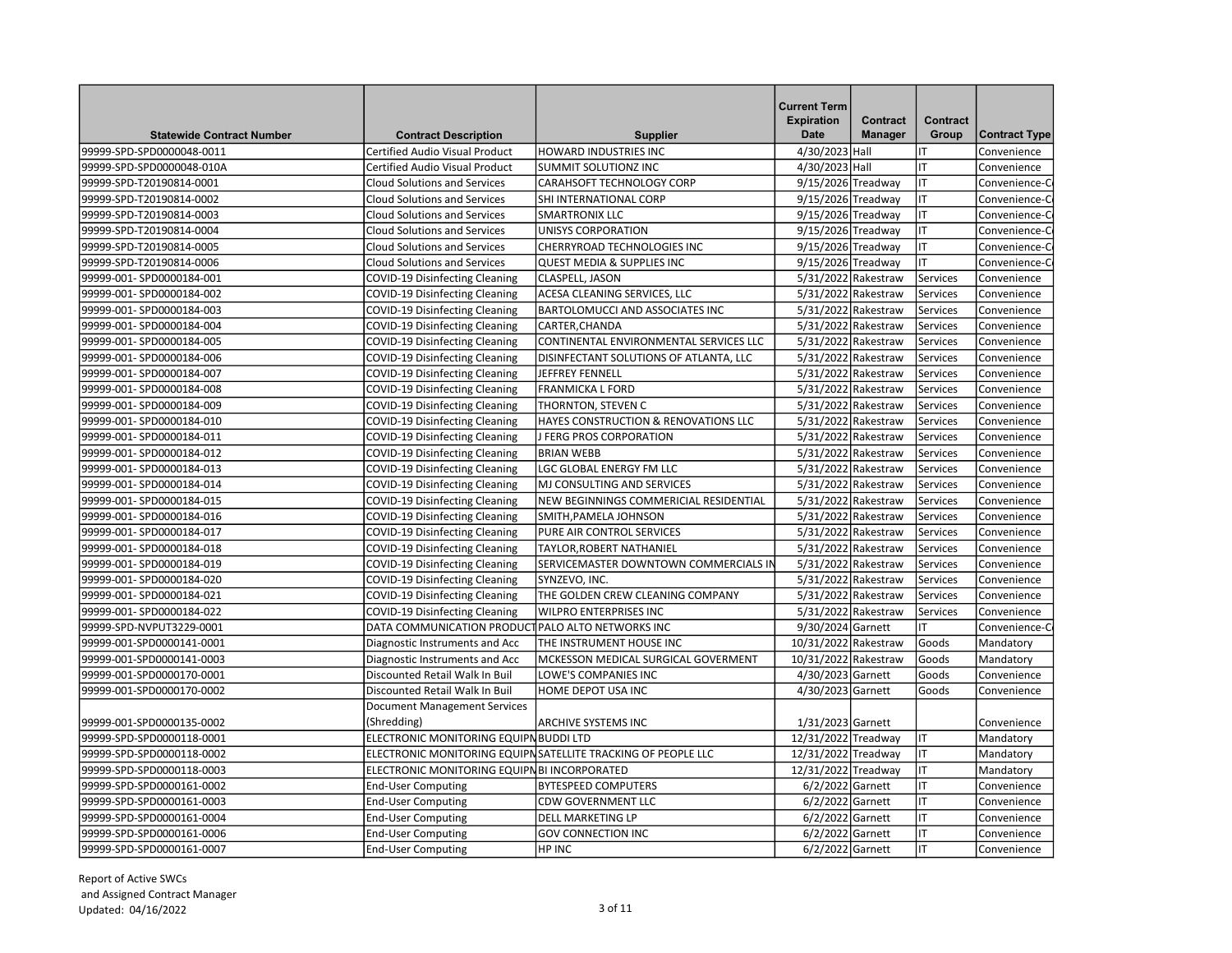| <b>Statewide Contract Number</b>                       | <b>Contract Description</b>                                      | <b>Supplier</b>                                                                                                                     | <b>Current Term</b><br><b>Expiration</b><br><b>Date</b> | Contract<br><b>Manager</b>                   | Contract<br>Group | <b>Contract Type</b>       |
|--------------------------------------------------------|------------------------------------------------------------------|-------------------------------------------------------------------------------------------------------------------------------------|---------------------------------------------------------|----------------------------------------------|-------------------|----------------------------|
| 99999-SPD-SPD0000161-0008                              | <b>End-User Computing</b>                                        | LENOVO - UNITED STATES INC                                                                                                          | 6/2/2022 Garnett                                        |                                              | IT                | Convenience                |
| 99999-SPD-SPD0000161-0009                              | <b>End-User Computing</b>                                        | PANASONIC CORPORATION OF NORTH AMERICA                                                                                              | 6/2/2022 Garnett                                        |                                              | lıT               | Convenience                |
| 99999-SPD-SPD0000161-0010                              | <b>End-User Computing</b>                                        | HOWARD INDUSTRIES INC                                                                                                               | 6/2/2022 Garnett                                        |                                              | lιτ               | Convenience                |
| 99999-001-SPD0000139-0001                              | Enterprise Infrastructure                                        | <b>DELL MARKETING LP</b>                                                                                                            | 11/8/2022 Treadway                                      |                                              | lιτ               | Mandatory                  |
| 99999-001-SPD0000139-0002                              | Enterprise Infrastructure                                        | HEWLETT PACKARD ENTERPRISE COMPANY                                                                                                  | 11/8/2022 Treadway                                      |                                              | IT                | Mandatory                  |
| 99999-001-SPD0000139-0003                              | Enterprise Infrastructure                                        | LENOVO - UNITED STATES INC                                                                                                          | 11/8/2022 Treadway                                      |                                              | lıt               | Mandatory                  |
| 99999-001-SPD0000139-0004                              | Enterprise Infrastructure                                        | <b>EMC CORPORATION</b>                                                                                                              | 11/8/2022 Treadway                                      |                                              | lıt               | Mandatory                  |
| 99999-001-SPD0000139-0005                              | Enterprise Infrastructure                                        | NET APP INC                                                                                                                         | 11/8/2022 Treadway                                      |                                              | lιτ               | Mandatory                  |
| 99999-001-SPD0000139-0006                              | Enterprise Infrastructure                                        | <b>PURE STORAGE INC</b>                                                                                                             | 11/8/2022 Treadway                                      |                                              | lιτ               | Mandatory                  |
| 99999-001-SPD0000139-0007                              | Enterprise Infrastructure                                        | PARAMOUNT SOFTWARE SOLUTIONS INC                                                                                                    | 11/8/2022 Treadway                                      |                                              | lιτ               | Mandatory                  |
| 99999-SPD-ES40199400-01                                | <b>Equipment Maintenance Services</b>                            | <b>RONALD E MORROW</b>                                                                                                              | 9/30/2022 Garnett                                       |                                              | Services          | Convenience                |
| 99999-SPD-S20190913B-0001                              | <b>Equipment Rental</b>                                          | UNITED RENTALS NORTH AMERICA INC                                                                                                    | 8/27/2022 Garnett                                       |                                              | Services          | Convenience-C              |
| 99999-SPD-S20190913B-0002                              | <b>Equipment Rental</b>                                          | <b>SUNBELT RENTALS INC</b>                                                                                                          | 8/27/2022 Garnett                                       |                                              | Services          | Convenience-C              |
| 99999-SPD-S20190913B-0003                              | <b>Equipment Rental</b>                                          | YANCEY BROS CO                                                                                                                      | 8/27/2022 Garnett                                       |                                              | Services          | Convenience-C              |
| 99999-SPD-S20211209-0001                               | <b>Expedited Delivery</b>                                        | FEDERAL EXPRESS CORPORATION                                                                                                         | 1/25/2023 Rakestraw                                     |                                              | Services          | Convenience-C              |
| 99999-001-SPD0000154-0001                              | <b>Facility Maintenance Solution</b>                             | CGL FACILITY MANAGEMENT LLC                                                                                                         | 7/14/2022 Treadway                                      |                                              | Services          | Convenience                |
| 99999-SPD-HPS171001-0001                               | Food and Food Delivery Service                                   | <b>HPS LLC</b>                                                                                                                      | 6/23/2022 Treadway                                      |                                              | Goods             | Convenience                |
| 99999-SPD-HPS171001-0002                               | Food and Food Delivery Service                                   | <b>GORDON FOOD SERVICE</b>                                                                                                          | 6/23/2022 Treadway                                      |                                              | Goods             | Convenience                |
| 99999-SPD-SWL180122-0003                               |                                                                  | SUTHERLANDS FOODSERVICE INC                                                                                                         | 6/23/2022 Treadway                                      |                                              | Goods             | Convenience                |
| 99999-SPD-SWL180122-0004                               | Food and Food Delivery Service<br>Food and Food Delivery Service | <b>ACC DISTRIBUTORS INC</b>                                                                                                         | 6/23/2022 Treadway                                      |                                              | Goods             | Convenience                |
| 99999-SPD-SWL180122-0005                               |                                                                  | <b>CHENEY BROTHERS INC</b>                                                                                                          | 6/23/2022 Treadway                                      |                                              | Goods             | Convenience                |
| 99999-SPD-SWL180122-0006                               | Food and Food Delivery Service<br>Food and Food Delivery Service | <b>US FOODS INC</b>                                                                                                                 | 6/23/2022 Treadway                                      |                                              | Goods             | Convenience                |
| 99999-001-SPD0000112-0001                              | Fuel Card and AVL Telematics M                                   | <b>WEX BANK</b>                                                                                                                     | 9/30/2022 Hall                                          |                                              |                   | Mandatory                  |
|                                                        | <b>Fuel Card and AVL Telematics M</b>                            | <b>ILER GROUP INC</b>                                                                                                               | 11/9/2022 Johnson                                       |                                              | Services          |                            |
| 99999-001-SPD0000112-0002<br>99999-001-SPD0000100-0002 |                                                                  | Furniture - Office, Computer and E AFFORDABLE INTERIOR SYSTEMS INC                                                                  |                                                         | $2/2/2023$ Rakestraw                         | Services<br>Goods | Convenience                |
|                                                        |                                                                  |                                                                                                                                     |                                                         |                                              |                   | Convenience                |
| 99999-001-SPD0000100-0003<br>99999-001-SPD0000100-0007 | Furniture - Office, Computer and E AGATI INC                     |                                                                                                                                     |                                                         | $2/2/2023$ Rakestraw<br>$2/2/2023$ Rakestraw | Goods<br>Goods    | Convenience                |
|                                                        | Furniture - Office, Computer and E ARCADIA CHAIR COMPANY         |                                                                                                                                     |                                                         |                                              |                   | Convenience                |
| 99999-001-SPD0000100-0008                              | Furniture - Office, Computer and E ARTOPEX INC                   |                                                                                                                                     |                                                         | $2/2/2023$ Rakestraw                         | Goods             | Convenience                |
| 99999-001-SPD0000100-0009                              |                                                                  | Furniture - Office, Computer and E AURORA STORAGE PRODUCTS INC                                                                      |                                                         | $2/2/2023$ Rakestraw                         | Goods             | Convenience                |
| 99999-001-SPD0000100-0010<br>99999-001-SPD0000100-0012 | Furniture - Office, Computer and E BLOCKHOUSE COMPANY INC        |                                                                                                                                     |                                                         | $2/2/2023$ Rakestraw<br>$2/2/2023$ Rakestraw | Goods<br>Goods    | Convenience                |
|                                                        | Furniture - Office, Computer and E BRODART COMPANY               |                                                                                                                                     |                                                         |                                              | Goods             | Convenience                |
| 99999-001-SPD0000100-0015                              | Furniture - Office, Computer and E(CHERRY MAN INDUSTRIES INC     |                                                                                                                                     |                                                         | $2/2/2023$ Rakestraw                         |                   | Convenience                |
| 99999-001-SPD0000100-0017                              |                                                                  | Furniture - Office, Computer and ECOMMERCIAL FURNITURE GROUP INC<br>Furniture - Office, Computer and E DAR RAN FURNITURE INDUSTRIES |                                                         | $2/2/2023$ Rakestraw                         | Goods<br>Goods    | Convenience<br>Convenience |
| 99999-001-SPD0000100-0018<br>99999-001-SPD0000100-0019 | Furniture - Office, Computer and E DACO LIMITED PARTNERSHIP      |                                                                                                                                     |                                                         | 2/2/2023 Rakestraw<br>2/2/2023 Rakestraw     | Goods             |                            |
| 99999-001-SPD0000100-0021                              |                                                                  | Furniture - Office, Computer and E DIRTT ENVIRONMENTAL SOLUTIONS INC                                                                |                                                         | $2/2/2023$ Rakestraw                         | Goods             | Convenience<br>Convenience |
|                                                        | Furniture - Office, Computer and E DITTO SALES INC               |                                                                                                                                     |                                                         | $2/2/2023$ Rakestraw                         | Goods             | Convenience                |
| 99999-001-SPD0000100-0022                              |                                                                  |                                                                                                                                     |                                                         |                                              |                   |                            |
| 99999-001-SPD0000100-0024                              |                                                                  | Furniture - Office, Computer and E EGAN VISUAL INTERNATIONAL INC                                                                    |                                                         | $2/2/2023$ Rakestraw<br>$2/2/2023$ Rakestraw | Goods             | Convenience                |
| 99999-001-SPD0000100-0025                              | Furniture - Office, Computer and ECORONA GROUP INC               |                                                                                                                                     |                                                         |                                              | Goods             | Convenience                |
| 99999-001-SPD0000100-0027                              | Furniture - Office, Computer and E ASSA GROUP INC                |                                                                                                                                     |                                                         | $2/2/2023$ Rakestraw                         | Goods             | Convenience                |
| 99999-001-SPD0000100-0028                              | Furniture - Office, Computer and E ERGONOM CORPORATION           |                                                                                                                                     |                                                         | $2/2/2023$ Rakestraw                         | Goods             | Convenience                |
| 99999-001-SPD0000100-0029                              | Furniture - Office, Computer and E EXEMPLIS LLC                  |                                                                                                                                     |                                                         | $2/2/2023$ Rakestraw                         | Goods             | Convenience                |
| 99999-001-SPD0000100-0030                              | Furniture - Office, Computer and E F E HALE MFG CO               |                                                                                                                                     |                                                         | $2/2/2023$ Rakestraw                         | Goods             | Convenience                |
| 99999-001-SPD0000100-0031                              | Furniture - Office, Computer and ElFAIRWAY HOLDINGS              |                                                                                                                                     |                                                         | $2/2/2023$ Rakestraw                         | Goods             | Convenience                |
| 99999-001-SPD0000100-0032                              | Furniture - Office, Computer and E GLOBAL INDUSTRIES INC         |                                                                                                                                     |                                                         | $2/2/2023$ Rakestraw                         | Goods             | Convenience                |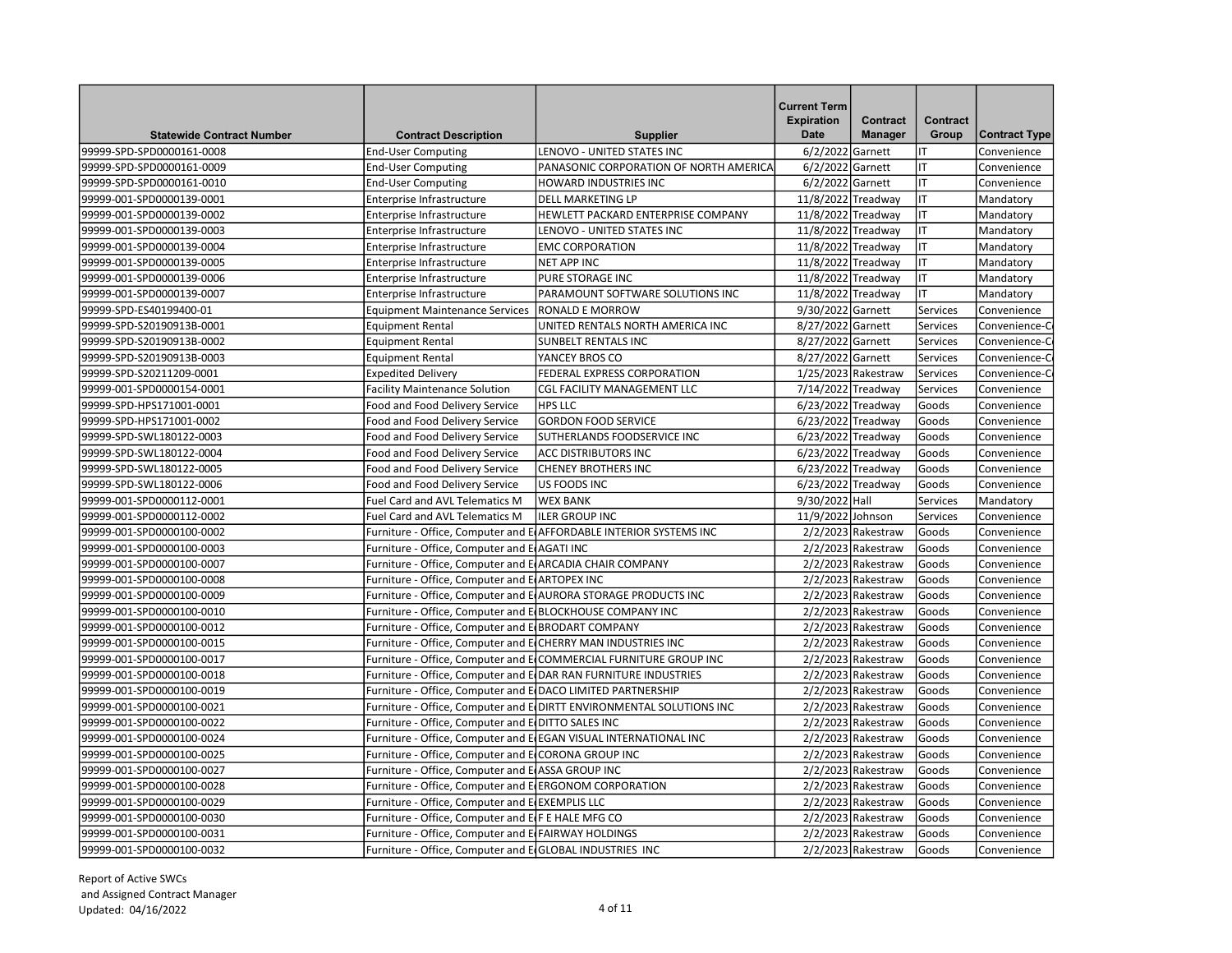| <b>Statewide Contract Number</b> | <b>Contract Description</b>                                      | <b>Supplier</b>                                                     | <b>Current Term</b><br><b>Expiration</b><br>Date | Contract<br><b>Manager</b> | <b>Contract</b><br>Group | <b>Contract Type</b> |
|----------------------------------|------------------------------------------------------------------|---------------------------------------------------------------------|--------------------------------------------------|----------------------------|--------------------------|----------------------|
| 99999-001-SPD0000100-0034        | Furniture - Office, Computer and E GROUPE LACASSE LLC            |                                                                     |                                                  | $2/2/2023$ Rakestraw       | Goods                    | Convenience          |
| 99999-001-SPD0000100-0035        | Furniture - Office, Computer and E HAWORTH INC                   |                                                                     |                                                  | $2/2/2023$ Rakestraw       | Goods                    | Convenience          |
| 99999-001-SPD0000100-0036        | Furniture - Office, Computer and E HERMAN MILLER INC             |                                                                     |                                                  | $2/2/2023$ Rakestraw       | Goods                    | Convenience          |
| 99999-001-SPD0000100-0037        | Furniture - Office, Computer and E HI5 FURNITURE                 |                                                                     |                                                  | $2/2/2023$ Rakestraw       | Goods                    | Convenience          |
| 99999-001-SPD0000100-0039        | Furniture - Office, Computer and E HLF FURNITURE INC             |                                                                     |                                                  | $2/2/2023$ Rakestraw       | Goods                    | Convenience          |
| 99999-001-SPD0000100-0040        | Furniture - Office, Computer and E HUMANSCALE CORPORATION        |                                                                     |                                                  | $2/2/2023$ Rakestraw       | Goods                    | Convenience          |
| 99999-001-SPD0000100-0042        | Furniture - Office, Computer and E IMF SOLUTIONS LLC             |                                                                     |                                                  | $2/2/2023$ Rakestraw       | Goods                    | Convenience          |
| 99999-001-SPD0000100-0043        | Furniture - Office, Computer and E INDIANA FURNITURE INDUSTRIES  |                                                                     |                                                  | $2/2/2023$ Rakestraw       | Goods                    | Convenience          |
| 99999-001-SPD0000100-0044        | Furniture - Office, Computer and E INSCAPE                       |                                                                     |                                                  | $2/2/2023$ Rakestraw       | Goods                    | Convenience          |
| 99999-001-SPD0000100-0045        | Furniture - Office, Computer and E INTEGRA INC                   |                                                                     |                                                  | $2/2/2023$ Rakestraw       | Goods                    | Convenience          |
| 99999-001-SPD0000100-0046        |                                                                  | Furniture - Office, Computer and E WORKRITE ERGONOMICS CANADA INC   |                                                  | $2/2/2023$ Rakestraw       | Goods                    | Convenience          |
| 99999-001-SPD0000100-0048        | Furniture - Office, Computer and EUASPER SEATING CO              |                                                                     |                                                  | $2/2/2023$ Rakestraw       | Goods                    | Convenience          |
| 99999-001-SPD0000100-0049        | Furniture - Office, Computer and E JOHN SAVOY & SON INC          |                                                                     |                                                  | $2/2/2023$ Rakestraw       | Goods                    | Convenience          |
| 99999-001-SPD0000100-0052        | Furniture - Office, Computer and E KEILHAUER LTD                 |                                                                     |                                                  | $2/2/2023$ Rakestraw       | Goods                    | Convenience          |
| 99999-001-SPD0000100-0053        |                                                                  | Furniture - Office, Computer and E KIMBALL INTERNATIONAL BRANDS INC |                                                  | $2/2/2023$ Rakestraw       | Goods                    | Convenience          |
| 99999-001-SPD0000100-0055        | Furniture - Office, Computer and E KNOLL INC                     |                                                                     |                                                  | $2/2/2023$ Rakestraw       | Goods                    | Convenience          |
| 99999-001-SPD0000100-0056        | Furniture - Office, Computer and E KRUEGER INTERNATIONAL INC     |                                                                     |                                                  | $2/2/2023$ Rakestraw       | Goods                    | Convenience          |
| 99999-001-SPD0000100-0057        | Furniture - Office, Computer and E(KRUG FURNITURE INC            |                                                                     |                                                  | $2/2/2023$ Rakestraw       | Goods                    | Convenience          |
| 99999-001-SPD0000100-0058        | Furniture - Office, Computer and E LEEDER FURNITURE LLC          |                                                                     |                                                  | $2/2/2023$ Rakestraw       | Goods                    | Convenience          |
| 99999-001-SPD0000100-0059        | Furniture - Office, Computer and E LELAND INTERNATIONAL          |                                                                     |                                                  | $2/2/2023$ Rakestraw       | Goods                    | Convenience          |
| 99999-001-SPD0000100-0060        | Furniture - Office, Computer and ELIAT                           |                                                                     |                                                  | $2/2/2023$ Rakestraw       | Goods                    | Convenience          |
| 99999-001-SPD0000100-0064        | Furniture - Office, Computer and E MEUBLES FOLIOT INC            |                                                                     |                                                  | $2/2/2023$ Rakestraw       | Goods                    | Convenience          |
| 99999-001-SPD0000100-0066        | Furniture - Office, Computer and E(MJ INDUSTRIES INC             |                                                                     |                                                  | $2/2/2023$ Rakestraw       | Goods                    | Convenience          |
| 99999-001-SPD0000100-0067        |                                                                  | Furniture - Office, Computer and E MOBILER DE BUREAU LOGIFLEX INC   |                                                  | $2/2/2023$ Rakestraw       | Goods                    | Convenience          |
| 99999-001-SPD0000100-0068        | Furniture - Office, Computer and E MODUFORM INC                  |                                                                     |                                                  | $2/2/2023$ Rakestraw       | Goods                    | Convenience          |
| 99999-001-SPD0000100-0069        | Furniture - Office, Computer and E NATIONAL OFFICE FURNITURE INC |                                                                     |                                                  | $2/2/2023$ Rakestraw       | Goods                    | Convenience          |
| 99999-001-SPD0000100-0070        | Furniture - Office, Computer and E NEUTRAL POSTURE INC           |                                                                     |                                                  | $2/2/2023$ Rakestraw       | Goods                    | Convenience          |
| 99999-001-SPD0000100-0071        | Furniture - Office, Computer and E NEW ENGLAND WOODCRAFT INC     |                                                                     |                                                  | $2/2/2023$ Rakestraw       | Goods                    | Convenience          |
| 99999-001-SPD0000100-0072        | Furniture - Office, Computer and E NOVA SOLUTIONS                |                                                                     |                                                  | $2/2/2023$ Rakestraw       | Goods                    | Convenience          |
| 99999-001-SPD0000100-0073        | Furniture - Office, Computer and E ALLSEATING CORPORATION        |                                                                     |                                                  | $2/2/2023$ Rakestraw       | Goods                    | Convenience          |
| 99999-001-SPD0000100-0074        | Furniture - Office, Computer and E   OFFICE MASTER INC.          |                                                                     |                                                  | $2/2/2023$ Rakestraw       | Goods                    | Convenience          |
| 99999-001-SPD0000100-0075        | Furniture - Office, Computer and E OFS BRANDS INC                |                                                                     |                                                  | $2/2/2023$ Rakestraw       | Goods                    | Convenience          |
| 99999-001-SPD0000100-0076        | Furniture - Office, Computer and E PALMER HAMILTON LLC           |                                                                     |                                                  | $2/2/2023$ Rakestraw       | Goods                    | Convenience          |
| 99999-001-SPD0000100-0078        | Furniture - Office, Computer and E(R T LONDON COMPANY            |                                                                     |                                                  | $2/2/2023$ Rakestraw       | Goods                    | Convenience          |
| 99999-001-SPD0000100-0079        | Furniture - Office, Computer and E SEATING INC                   |                                                                     |                                                  | $2/2/2023$ Rakestraw       | Goods                    | Convenience          |
| 99999-001-SPD0000100-0080        | Furniture - Office, Computer and E SICO NORTH AMERICA            |                                                                     |                                                  | $2/2/2023$ Rakestraw       | Goods                    | Convenience          |
| 99999-001-SPD0000100-0081        | Furniture - Office, Computer and E(SMITH SYSTEM MFG CO           |                                                                     |                                                  | 2/2/2023 Rakestraw         | Goods                    | Convenience          |
| 99999-001-SPD0000100-0082        | Furniture - Office, Computer and E SOUTHWEST CONTRACT INC        |                                                                     |                                                  | $2/2/2023$ Rakestraw       | Goods                    | Convenience          |
| 99999-001-SPD0000100-0083        |                                                                  | Furniture - Office, Computer and E SPACESAVER STORAGE SYSTEMS INC   |                                                  | $2/2/2023$ Rakestraw       | Goods                    | Convenience          |
| 99999-001-SPD0000100-0084        | Furniture - Office, Computer and E SPEC FURNITURE                |                                                                     |                                                  | $2/2/2023$ Rakestraw       | Goods                    | Convenience          |
| 99999-001-SPD0000100-0085        | Furniture - Office, Computer and E STEELCASE INC                 |                                                                     |                                                  | $2/2/2023$ Rakestraw       | Goods                    | Convenience          |
| 99999-001-SPD0000100-0086        | Furniture - Office, Computer and E(SYMPHONY FURNITURE LLC        |                                                                     |                                                  | $2/2/2023$ Rakestraw       | Goods                    | Convenience          |
| 99999-001-SPD0000100-0087        | Furniture - Office, Computer and ElTEKNION LLC                   |                                                                     |                                                  | $2/2/2023$ Rakestraw       | Goods                    | Convenience          |
| 99999-001-SPD0000100-0088        | Furniture - Office, Computer and E THE ALLSTEEL COMPANY INC      |                                                                     |                                                  | $2/2/2023$ Rakestraw       | Goods                    | Convenience          |
| 99999-001-SPD0000100-0090        | Furniture - Office, Computer and E THE GUNLOCKE COMPANY LLC      |                                                                     |                                                  | $2/2/2023$ Rakestraw       | Goods                    | Convenience          |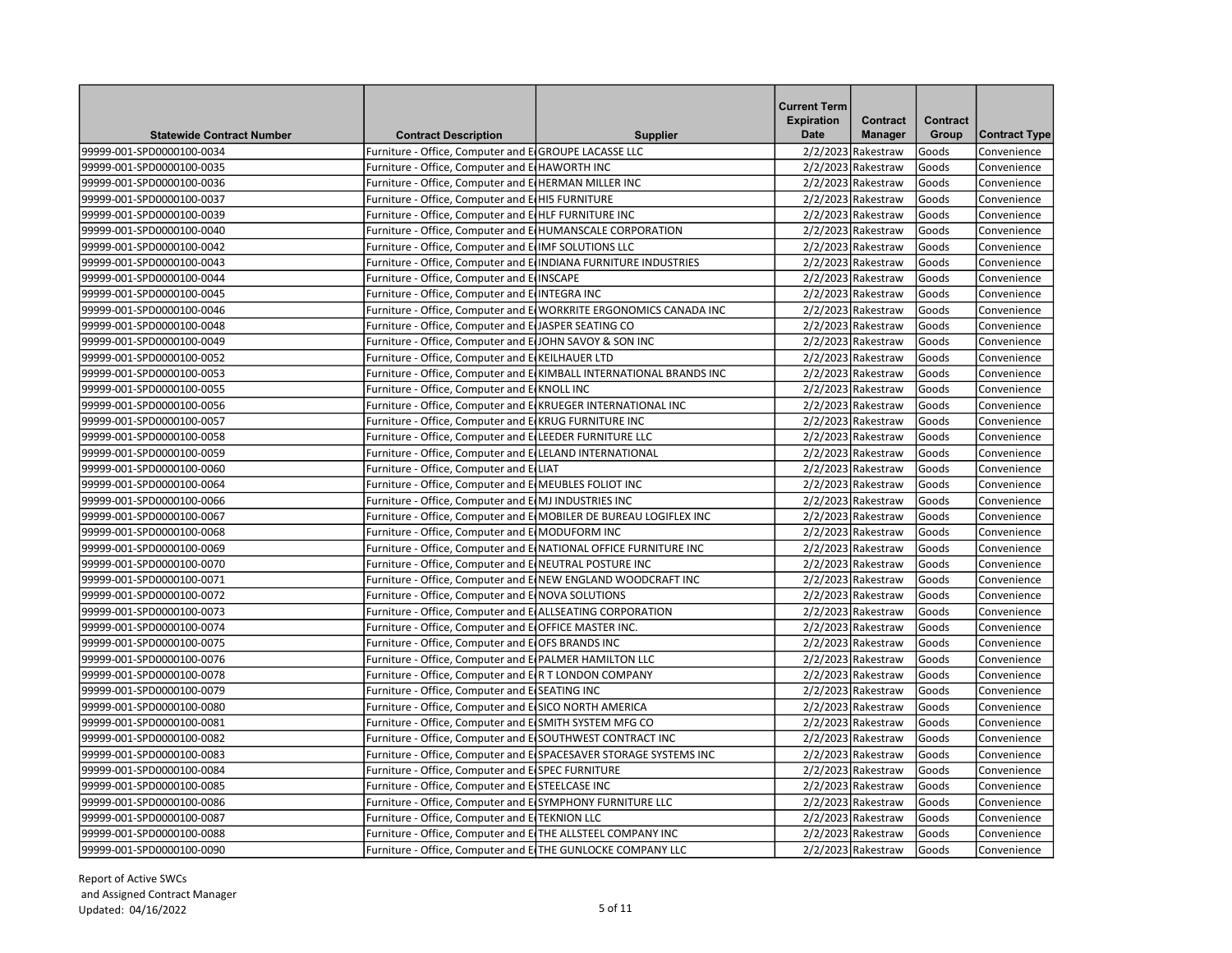| <b>Statewide Contract Number</b> | <b>Contract Description</b>                                | <b>Supplier</b>                                                     | <b>Current Term</b><br><b>Expiration</b><br><b>Date</b> | Contract<br><b>Manager</b> | Contract<br>Group | <b>Contract Type</b> |
|----------------------------------|------------------------------------------------------------|---------------------------------------------------------------------|---------------------------------------------------------|----------------------------|-------------------|----------------------|
| 99999-001-SPD0000100-0091        | Furniture - Office, Computer and E THE HON COMPANY INC     |                                                                     |                                                         | $2/2/2023$ Rakestraw       | Goods             | Convenience          |
| 99999-001-SPD0000100-0092        | Furniture - Office, Computer and E TRENDWAY CORPORATION    |                                                                     |                                                         | $2/2/2023$ Rakestraw       | Goods             | Convenience          |
| 99999-001-SPD0000100-0093        | Furniture - Office, Computer and E TRINITY FURNITURE INC   |                                                                     |                                                         | $2/2/2023$ Rakestraw       | Goods             | Convenience          |
| 99999-001-SPD0000100-0098        | Furniture - Office, Computer and E WRIGHT LINE LLC         |                                                                     |                                                         | $2/2/2023$ Rakestraw       | Goods             | Convenience          |
| 99999-001-SPD0000100-0099        | Furniture - Office, Computer and E(SAUDER MANUFACTURING CO |                                                                     |                                                         | $2/2/2023$ Rakestraw       | Goods             | Convenience          |
| 99999-001-SPD0000100-058A        | Furniture - Office, Computer and E LEEDER FURNITURE LLC    |                                                                     |                                                         | $2/2/2023$ Rakestraw       | <b>Goods</b>      | Convenience          |
| 99999-001-SPD0000100-063M        | Furniture - Office, Computer and E SAFCO PRODUCTS INC      |                                                                     |                                                         | $2/2/2023$ Rakestraw       | Goods             | Convenience          |
| 99999-SPD-G20160601-0001         | GA School Buses Related Equip                              | YANCEY BROS CO                                                      | 6/30/2022 Garnett                                       |                            | Goods             | Convenience          |
| 99999-SPD-G20160601-0002         | <b>GA School Buses Related Equip</b>                       | PEACH STATE TRUCK CENTERS LLC                                       | 6/30/2022 Garnett                                       |                            | Goods             | Convenience          |
| 99999-SPD-G20160601-0003         | <b>GA School Buses Related Equip</b>                       | RUSH TRUCK CENTERS OF GEORGIA INC                                   | 6/30/2022 Garnett                                       |                            | Goods             | Convenience          |
| 99999-SPD-20200901-0001          |                                                            | GENERAL CONSTRUCTION SERVICE ALBION GENERAL CONTRACTORS INC         | 8/31/2024 Garnett                                       |                            | Services          | Convenience-C        |
| 99999-SPD-S20200901-00010        | GENERAL CONSTRUCTION SERVICE HITT CONTRACTING INC          |                                                                     | 8/31/2024 Garnett                                       |                            | Services          | Convenience-C        |
| 99999-SPD-S20200901-00011        | GENERAL CONSTRUCTION SERVICE HUPER OPTIK USA LP            |                                                                     | 8/31/2024 Garnett                                       |                            | Services          | Convenience-C        |
| 99999-SPD-S20200901-00012        | GENERAL CONSTRUCTION SERVICE JEWEL OF THE SOUTH, INC.      |                                                                     | 8/31/2024 Garnett                                       |                            | Services          | Convenience-C        |
| 99999-SPD-S20200901-00013        | GENERAL CONSTRUCTION SERVICE IOC CONSTRUCTION LLC          |                                                                     | 8/31/2024 Garnett                                       |                            | Services          | Convenience-C        |
| 99999-SPD-S20200901-00014        | GENERAL CONSTRUCTION SERVICE OSPREY MANAGEMENT LLC         |                                                                     | 8/31/2024 Garnett                                       |                            | Services          | Convenience-C        |
| 99999-SPD-S20200901-00015        | GENERAL CONSTRUCTION SERVICE PRIME CONTRACTORS INC         |                                                                     | 8/31/2024 Garnett                                       |                            | Services          | Convenience-C        |
| 99999-SPD-S20200901-00016        | GENERAL CONSTRUCTION SERVICE PLACE SERVICES INCORPORATED   |                                                                     | 8/31/2024 Garnett                                       |                            | Services          | Convenience-C        |
| 99999-SPD-S20200901-00018        | GENERAL CONSTRUCTION SERVICE RUBIO & SON INTERIORS         |                                                                     | 8/31/2024 Garnett                                       |                            | Services          | Convenience-C        |
| 99999-SPD-S20200901-00019        | GENERAL CONSTRUCTION SERVICE STRIKER CONTRACTING LLC       |                                                                     | 8/31/2024 Garnett                                       |                            | Services          | Convenience-C        |
| 99999-SPD-S20200901-0002         |                                                            | GENERAL CONSTRUCTION SERVICE BROWN & ROOT INDUSTRIAL SERVICES LLC   | 8/31/2024 Garnett                                       |                            | Services          | Convenience-C        |
| 99999-SPD-S20200901-00020        | GENERAL CONSTRUCTION SERVICE PARYANI REAL ESTATE LLC       |                                                                     | 8/31/2024 Garnett                                       |                            | Services          | Convenience-C        |
| 99999-SPD-S20200901-00021        |                                                            | GENERAL CONSTRUCTION SERVICE LYNN CONSTRUCTION CONTRACTING INC      | 8/31/2024 Garnett                                       |                            | Services          | Convenience-C        |
| 99999-SPD-S20200901-00022        |                                                            | GENERAL CONSTRUCTION SERVICE JJOHNSON-LAUX CONSTRUCTION LLC         | 8/31/2024 Garnett                                       |                            | Services          | Convenience-C        |
| 99999-SPD-S20200901-00023        |                                                            | GENERAL CONSTRUCTION SERVICE LICHTY COMMERCIAL CONSTRUCTION INC     | 8/31/2044 Garnett                                       |                            | Services          | Convenience-C        |
| 99999-SPD-S20200901-00024        |                                                            | GENERAL CONSTRUCTION SERVICE(BAYNE DEVELOPMENT GROUP LLC            | 8/31/2024 Garnett                                       |                            | Services          | Convenience-C        |
| 99999-SPD-S20200901-00027        |                                                            | GENERAL CONSTRUCTION SERVICE WARD HUMPHREY INCORPORATED             | 8/31/2024 Garnett                                       |                            | Services          | Convenience-C        |
| 99999-SPD-S20200901-00028        | GENERAL CONSTRUCTION SERVICE UJAMAA CONSTRUCTION SE LLC    |                                                                     | 8/31/2024 Garnett                                       |                            | Services          | Convenience-C        |
| 99999-SPD-S20200901-0003         |                                                            | GENERAL CONSTRUCTION SERVICE CENTENNIAL CONTRACTORS ENTERPRISES INC | 8/31/2024 Garnett                                       |                            | Services          | Convenience-C        |
| 99999-SPD-S20200901-00030        | GENERAL CONSTRUCTION SERVICE THE GORDIAN GROUP             |                                                                     | 8/31/2024 Garnett                                       |                            | Services          | Convenience-C        |
| 99999-SPD-S20200901-0004         | GENERAL CONSTRUCTION SERVICE CROWN RETAIL SERVICES, INC    |                                                                     | 8/31/2024 Garnett                                       |                            | Services          | Convenience-C        |
| 99999-SPD-S20200901-0005         | GENERAL CONSTRUCTION SERVICE DARSEY CONSTRUCTION LLC       |                                                                     | 8/31/2024 Garnett                                       |                            | Services          | Convenience-C        |
| 99999-SPD-S20200901-0006         |                                                            | GENERAL CONSTRUCTION SERVICE ENGINEERING DESIGN TECHNOLOGIES INC    | 8/31/2024 Garnett                                       |                            | Services          | Convenience-C        |
| 99999-SPD-S20200901-0007         |                                                            | GENERAL CONSTRUCTION SERVICE F H PASCHEN S N NIELSEN & ASSOC LLC    | 8/31/2024 Garnett                                       |                            | Services          | Convenience-C        |
| 99999-SPD-S20200901-0008         |                                                            | GENERAL CONSTRUCTION SERVICE GREENE & BURDETTE PROP MGNT LLC        | 8/31/2024 Garnett                                       |                            | Services          | Convenience-C        |
| 99999-SPD-S20200901-0009         | GENERAL CONSTRUCTION SERVICE HCR CONSTRUCTION INC          |                                                                     | 8/31/2024 Garnett                                       |                            | Services          | Convenience-C        |
| 99999-SPD-S20200901-0026A        | GENERAL CONSTRUCTION SERVICE EQUIX HOLDINGS, INC.          |                                                                     | 8/31/2024 Garnett                                       |                            |                   | Convenience-C        |
| 99999-SPD-SPD0000167-0001        | <b>General Office Supplies</b>                             | STAPLES CONTRACT & COMMERCIAL INC                                   |                                                         | 3/31/2023 Rakestraw        | Goods             | Convenience          |
| 99999-SPD-SPD0000167-0002        | <b>General Office Supplies</b>                             | MY GEORGIA OFFICE PRODUCTS LLC                                      | 3/31/2023 Rakestraw                                     |                            | Goods             | Convenience          |
| SWC37455-2                       | Generic Drugs and Pharm Distr.                             | <b>CARDINAL HEALTH</b>                                              | 10/31/2022 Rakestraw                                    |                            | Goods             | Mandatory            |
| 99999-NVPBA0501-0012             | GOODS - Body Armor                                         | UNITED SHIELD INTERNATIONAL LLC                                     | 11/10/2022 Garnett                                      |                            | Goods             | Convenience-C        |
| 99999-SPD-NVPBA0501-0003         | GOODS - Body Armor                                         | <b>GALVION BALLISTICS LTD</b>                                       | 11/10/2022 Garnett                                      |                            | Goods             | Convenience-C        |
| 99999-SPD-NVPBA0501-0004         | <b>GOODS - BODY ARMOR</b>                                  | <b>GH ARMOR SYSTEMS INC</b>                                         | 11/10/2022 Garnett                                      |                            | Goods             | Convenience-C        |
| 99999-001-SPD0000157-0001        | Guns and Ammunition                                        | <b>CLYDE ARMORY INC</b>                                             | 1/16/2023 Rakestraw                                     |                            | lGoods            | Mandatory            |
| 99999-001-SPD0000157-0003        | <b>Guns and Ammunition</b>                                 | PRECISION DELTA CORPORATION                                         |                                                         | $1/16/2023$ Rakestraw      | Goods             | Mandatory            |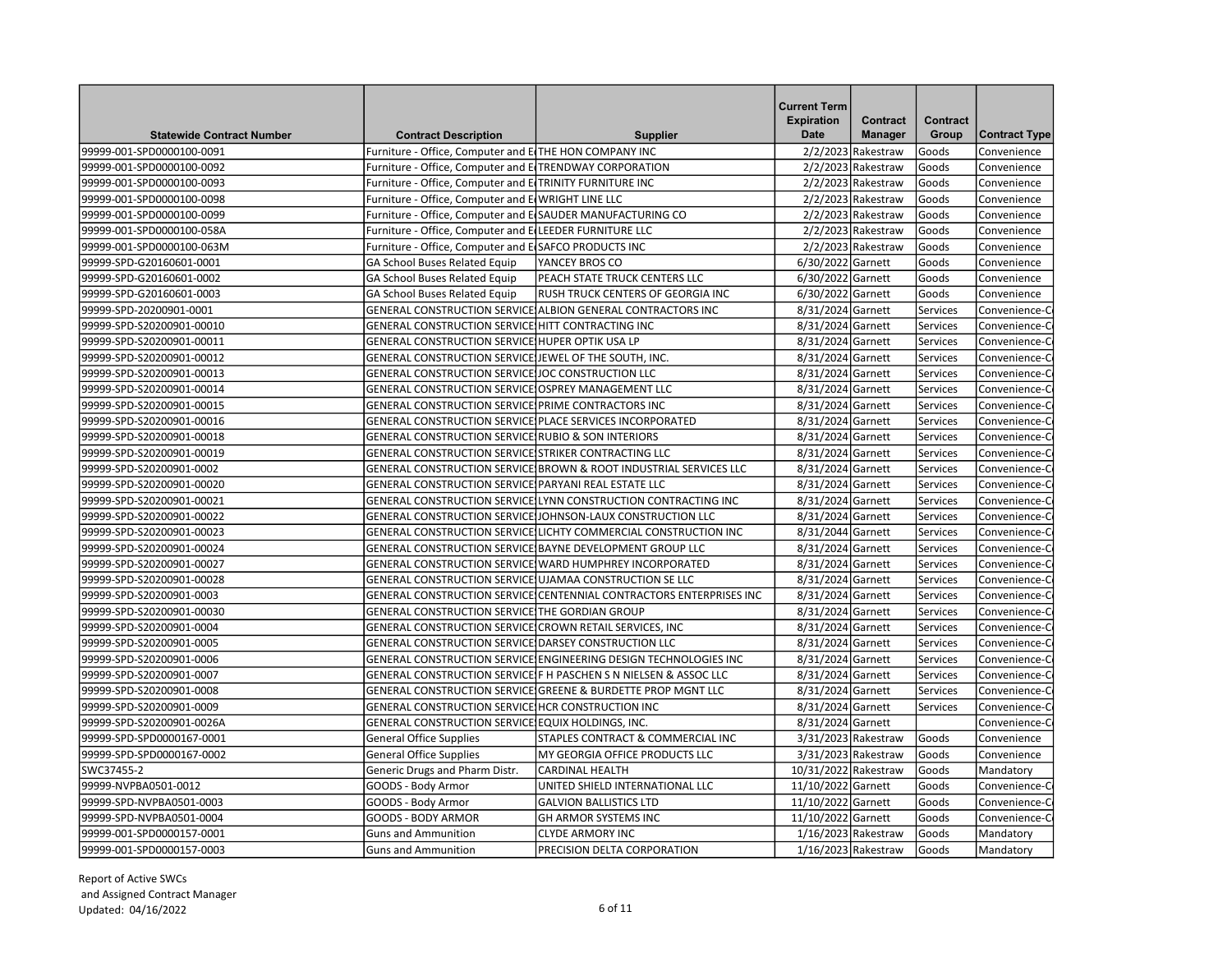| <b>Statewide Contract Number</b><br><b>Contract Description</b>   | <b>Supplier</b>                        | <b>Current Term</b><br><b>Expiration</b><br><b>Date</b> | <b>Contract</b><br><b>Manager</b> | Contract<br>Group | <b>Contract Type</b> |
|-------------------------------------------------------------------|----------------------------------------|---------------------------------------------------------|-----------------------------------|-------------------|----------------------|
| <b>Guns and Ammunition</b><br>99999-001-SPD0000157-0005           | <b>GT DISTRIBUTORS INC</b>             | 1/16/2023 Rakestraw                                     |                                   | Goods             | Mandatory            |
| 99999-001-SPD0000157-006<br><b>Guns and Ammunition</b>            | ED'S PUBLIC SAFETY INC                 | 1/16/2023 Rakestraw                                     |                                   | Goods             | Mandatory            |
| 99999-001-SPD0000157-0004<br><b>Guns and Ammunition</b>           | <b>GULF STATES DISTRIBUTORS INC</b>    |                                                         | 7/16/2022 Rakestraw               | Goods             | Mandatory            |
| 99999-001-SPD0000165-002A<br><b>Hospital and Medical Supplies</b> | MCKESSON MEDICAL SURGICAL GOVERMENT    |                                                         | $3/1/2023$ Rakestraw              | Goods             | Convenience-C        |
| 99999-001-SPD0000165-0001<br><b>Hospital and Medical Supplies</b> | <b>HENRY SCHEIN INC</b>                | 6/25/2022 Rakestraw                                     |                                   | Goods             | Convenience-C        |
| Hospitality and Personal Paper<br>99999-SPD-SPD0000151-0001       | SOUTHEASTERN PAPER GROUP               | 5/31/2023 Rakestraw                                     |                                   | Goods             | Mandatory            |
| 99999-001-SPD0000158-0001<br>Ind., Med., and Spec. Gases          | <b>AIRGAS INC</b>                      | 11/30/2022 Garnett                                      |                                   | Services          | Mandatory            |
| 99999-001-SPD0000158-0002<br>Ind., Med., and Spec. Gases          | AIR PRODUCTS AND CHEMICALS INC         | 11/30/2022 Garnett                                      |                                   | Services          | Mandatory            |
| SWC50526-4<br>Influenza Virus Vaccine                             | <b>SANOFI PASTEUR</b>                  | 12/30/2022 Rakestraw                                    |                                   | Goods             | Mandatory            |
| SWC50526-5<br>Influenza Virus Vaccine                             | <b>GLAXOSMITHKLINE</b>                 | 12/31/2022 Rakestraw                                    |                                   | Goods             | Mandatory            |
| 99999-SPD-ES40199376IS-01<br><b>IN-STATE CAR RENTAL</b>           | THE HERTZ CORPORATION                  | 9/8/2022 Garnett                                        |                                   | Services          | Mandatory            |
| 99999-SPD-ES40199376IS-02<br><b>IN-STATE CAR RENTAL</b>           | ENTERPRISE LEASING COMPANY OF GA LLC   | 9/8/2022 Garnett                                        |                                   | Services          | Mandatory            |
| 99999-SPD-G20150610<br>Integrated Business Sol (MMS)              | <b>GENUINE PARTS COMPANY</b>           | 6/30/2022 Hall                                          |                                   | Goods             | Convenience          |
| 99999-SPD0000172-001<br>Integrated Security & Surveill            | A 3 COMMUNICATIONS                     | 4/30/2023 Rakestraw                                     |                                   | ΙT                | Mandatory            |
| 99999-SPD0000172-002<br>Integrated Security & Surveill            | <b>ADAPT TO SOLVE</b>                  | 4/30/2023 Rakestraw                                     |                                   | IT                | Mandatory            |
| 99999-SPD0000172-003<br>Integrated Security & Surveill            | <b>ALSCAN INC</b>                      | 4/30/2023 Rakestraw                                     |                                   | IT                | Mandatory            |
| 99999-SPD0000172-004<br>Integrated Security & Surveill            | COMTECH COMMUNICATIONS OF GA           | 4/30/2023 Rakestraw                                     |                                   | IT                |                      |
|                                                                   |                                        |                                                         |                                   | IT                | Mandatory            |
| 99999-SPD0000172-005<br>Integrated Security & Surveill            | <b>COOPERCRAFT COMMUNICATIONS INC</b>  | 4/30/2023 Rakestraw                                     |                                   | IT                | Mandatory            |
| 99999-SPD0000172-006<br>Integrated Security & Surveill            | DG INVESTMENT INTERMEDIATE HOLDINGS 2  | 4/30/2023 Rakestraw                                     |                                   | IT                | Mandatory            |
| Integrated Security & Surveill<br>99999-SPD0000172-007            | <b>GC&amp;E SYSTEMS GROUP INC</b>      | 4/30/2023 Rakestraw                                     |                                   |                   | Mandatory            |
| 99999-SPD0000172-008<br>Integrated Security & Surveill            | <b>ISO NETWORK LLC</b>                 | 4/30/2023 Rakestraw                                     |                                   | IT                | Mandatory            |
| 99999-SPD0000172-009<br>Integrated Security & Surveill            | LMI SYSTEMS LLC                        | 4/30/2023 Rakestraw                                     |                                   | IT                | Mandatory            |
| 99999-SPD0000172-010<br>Integrated Security & Surveill            | M C DEAN INC                           | 4/30/2023 Rakestraw                                     |                                   | IT                | Mandatory            |
| 99999-SPD0000172-011<br>Integrated Security & Surveill            | MOTOROLA SOLUTIONS INC                 | 4/30/2023 Rakestraw                                     |                                   | IT                | Mandatory            |
| 99999-SPD0000172-012<br>Integrated Security & Surveill            | NETPLANNER SYSTEMS INC                 | 4/30/2023 Rakestraw                                     |                                   | IT                | Mandatory            |
| 99999-SPD0000172-013<br>Integrated Security & Surveill            | NETWORK CABLING INFRASTRUCTURE INC     | 4/30/2023 Rakestraw                                     |                                   | IT                | Mandatory            |
| 99999-SPD0000172-014<br>Integrated Security & Surveill            | SOUTHERN COMPUTER WAREHOUSE INC        | 4/30/2023 Rakestraw                                     |                                   | IT                | Mandatory            |
| 99999-SPD-T20120501-0004<br>IT Networking Equipment               | <b>AVAYA INC</b>                       | 9/30/2022 Garnett                                       |                                   | IT                | Convenience          |
| 99999-SPD-T20120501-0006<br>IT Networking Equipment               | <b>CISCO SYSTEMS INC</b>               | 9/30/2022 Garnett                                       |                                   | IT                | Convenience          |
| 99999-SPD-T20120501-0007<br>IT Networking Equipment               | DELL MARKETING LP                      | 9/30/2022 Garnett                                       |                                   | IT                | Convenience          |
| 99999-SPD-T20120501-0009<br>IT Networking Equipment               | <b>EXTREME NETWORKS INC</b>            | 9/30/2022 Garnett                                       |                                   | IT                | Convenience          |
| 99999-SPD-T20120501-0010<br>IT Networking Equipment               | <b>F5 NETWORKS INC</b>                 | 9/30/2022 Garnett                                       |                                   | IT                | Convenience          |
| 99999-SPD-T20120501-0013<br>IT Networking Equipment               | <b>JUNIPER NETWORKS</b>                | 9/30/2022 Garnett                                       |                                   | IT                | Convenience          |
| IT Networking Equipment<br>99999-SPD-T20120501-005A               | RUCKUS WIRELESS INC                    | 9/30/2022 Garnett                                       |                                   | IT                | Convenience          |
| 99999-SPD-T20120501-011A<br>IT Networking Equipment               | HEWLETT PACKARD ENTERPRISE COMPANY     | 9/30/2022 Garnett                                       |                                   | IT                | Convenience          |
| 99999-SPD-T20120501-014A<br>IT Networking Equipment               | <b>FORTINET</b>                        | 9/30/2022 Garnett                                       |                                   | IT                | Convenience          |
| 99999-001-SPD0000149-0001<br><b>IT Temp Staffing</b>              | <b>COMPUTER AID INC</b>                | 2/28/2023 Rakestraw                                     |                                   | IT                | Mandatory            |
| 99999-001-SPD0000195-0001<br>Lamps, Ballasts, Fixtures and        | <b>REGENCY LIGHTING INC</b>            | 3/21/2024 Treadway                                      |                                   | Goods             | Mandatory            |
| 99999-001-SPD0000195-0002<br>Lamps, Ballasts, Fixtures and        | E SAM JONES DISTRIBUTOR INC            | 3/21/2024 Treadway                                      |                                   | Goods             | Mandatory            |
| SWC90807<br>Law Enforcement Equipment                             | <b>GENERAL SERVICES ADMINISTRATION</b> | 9/30/2050 Rakestraw                                     |                                   | Goods             | Convenience          |
| Liquid Propane Gas<br>99999-001-SPD0000130-0002                   | AMERIGAS PROPANE LP                    | 10/31/2022 Garnett                                      |                                   | Goods             | Mandatory            |
| 99999-001-SPD0000181-0001<br>Maintenance Repair and Operati       | W W GRAINGER INC                       | 3/31/2023 Garnett                                       |                                   | Goods             | Convenience          |
| 99999-001-SPD0000181-0002<br>Maintenance Repair and Operati       | <b>FASTENAL COMPANY</b>                | 3/31/2023 Garnett                                       |                                   | Goods             | Convenience          |
| 99999-001-SPD0000181-0003<br>Maintenance Repair and Operati       | MSC INDUSTRIAL SUPPLY COMPANY          | 3/31/2023 Garnett                                       |                                   | Goods             | Convenience          |
| 99999-001-SPD0000181-0004<br>Maintenance Repair and Operati       | <b>ACUITY SPECIALTY PRODUCTS INC</b>   | 3/31/2023 Garnett                                       |                                   | Goods             | Convenience          |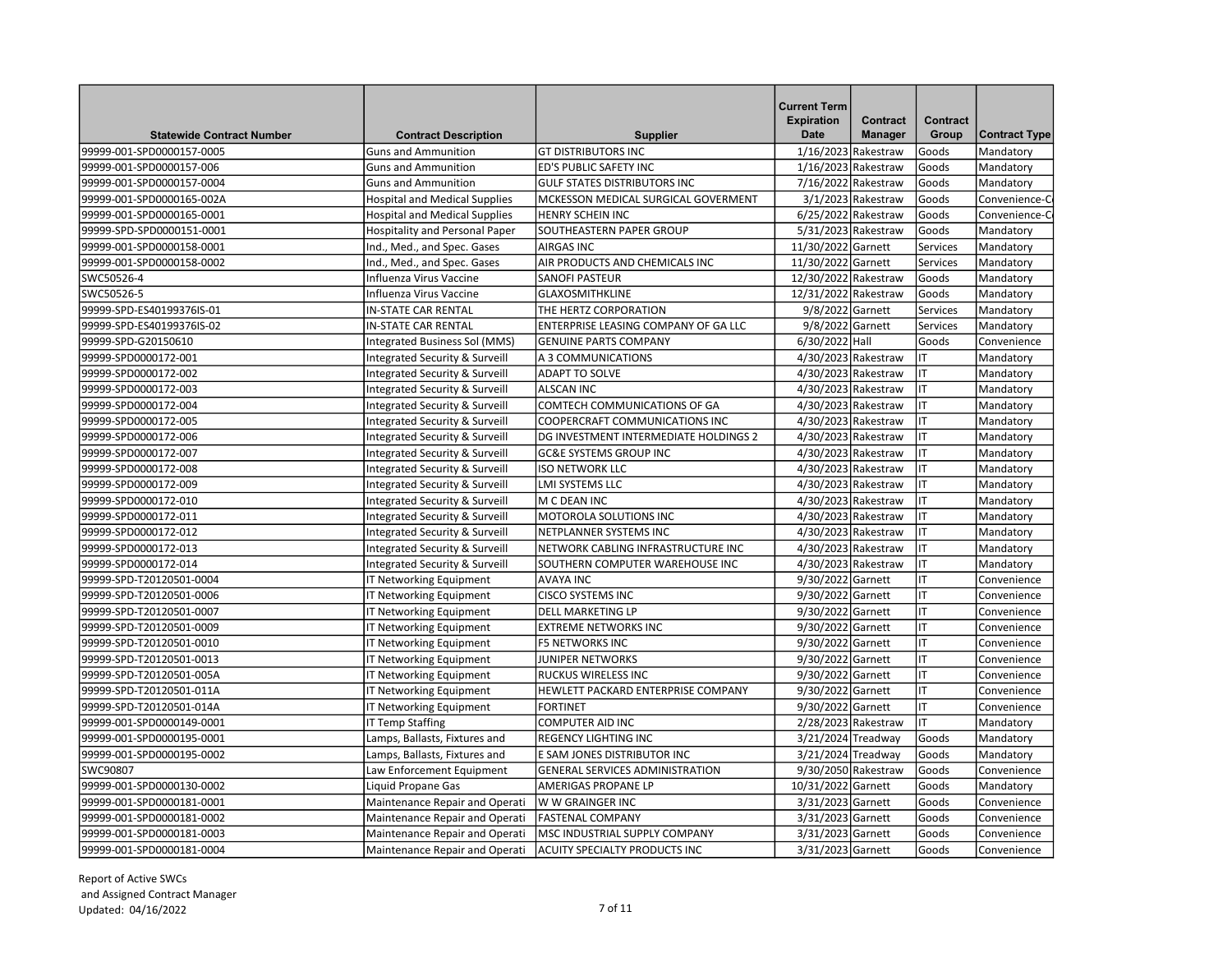| <b>Statewide Contract Number</b> | <b>Contract Description</b>           | <b>Supplier</b>                       | <b>Current Term</b><br><b>Expiration</b><br><b>Date</b> | <b>Contract</b><br><b>Manager</b> | <b>Contract</b><br>Group | <b>Contract Type</b> |
|----------------------------------|---------------------------------------|---------------------------------------|---------------------------------------------------------|-----------------------------------|--------------------------|----------------------|
| 99999-001-SPD0000181-0005        | Maintenance Repair and Operati        | HD SUPPLY FACILITIES MAINTENANCE LTD  | 3/31/2023 Garnett                                       |                                   | Goods                    | Convenience          |
| 99999-001-SPD0000181-0006        | Maintenance Repair and Operati        | <b>KIPPER TOOL COMPANY</b>            | 3/31/2023 Garnett                                       |                                   | Goods                    | Convenience          |
| 99999-001-SPD0000181-0007        | Maintenance Repair and Operati        | MILLER HARDWARE COMPANY INC           | 3/31/2023 Garnett                                       |                                   | Goods                    | Convenience          |
| 99999-001-SPD0000181-0008        | Maintenance Repair and Operati        | HOME DEPOT USA INC                    | 3/31/2023 Garnett                                       |                                   | <b>Goods</b>             | Convenience          |
| 99999-001-SPD0000181-0009        | Maintenance Repair and Operati        | LOWE ELECTRIC SUPPLY CO               | 3/31/2023 Garnett                                       |                                   | Goods                    | Convenience          |
| 99999-SPD-SPD0000162-0001        | <b>Management Consulting Services</b> | <b>ACCENTURE LLP</b>                  | 6/30/2022 Hall                                          |                                   | Services                 | Convenience          |
| 99999-SPD-SPD0000162-0002        | <b>Management Consulting Services</b> | <b>BERRY DUNN MCNEIL &amp; PARKER</b> | 6/30/2022 Hall                                          |                                   | Services                 | Convenience          |
| 99999-SPD-SPD0000162-0003        | <b>Management Consulting Services</b> | <b>DELOITTE CONSULTING LLP</b>        | 6/30/2022 Hall                                          |                                   | Services                 | Convenience          |
| 99999-SPD-SPD0000162-0004        | <b>Management Consulting Services</b> | <b>ERNST &amp; YOUNG LLP</b>          | 6/30/2022 Hall                                          |                                   | Services                 | Convenience          |
| 99999-SPD-SPD0000162-0005        | <b>Management Consulting Services</b> | <b>KPMG LLP</b>                       | 6/30/2022 Hall                                          |                                   | Services                 | Convenience          |
| 99999-SPD-SPD0000162-0006        | <b>Management Consulting Services</b> | IKASO CONSULTING LLC                  | 6/30/2022 Hall                                          |                                   | Services                 | Convenience          |
| 99999-SPD-SPD0000162-0008        | <b>Management Consulting Services</b> | <b>MCKINSEY &amp; COMPANY INC</b>     | 6/30/2022 Hall                                          |                                   | Services                 | Convenience          |
| 99999-SPD-SPD0000162-0009        | <b>Management Consulting Services</b> | MGT OF AMERICA LLC                    | 6/30/2022 Hall                                          |                                   | Services                 | Convenience          |
| 99999-SPD-SPD0000162-0012        | <b>Management Consulting Services</b> | PUBLIC CONSULTING GROUP INC           | 6/30/2022 Hall                                          |                                   | Services                 | Convenience          |
| 99999-SPD-SPD0000162-0013        | <b>Management Consulting Services</b> | <b>SLALOM LLC</b>                     | 6/30/2022 Hall                                          |                                   | Services                 | Convenience          |
| 99999-SPD-SPD0000162-0014        | <b>Management Consulting Services</b> | THE STORES CONSULTING GROUP LLC       | 6/30/2022 Hall                                          |                                   | Services                 | Convenience          |
| 99999-SPD-SPD0000162-010A        | <b>Management Consulting Services</b> | <b>AVAAP USA LLC</b>                  | 6/30/2022 Hall                                          |                                   | Services                 | Convenience          |
| 99999-001-SPD0000153-0001        | Management of GA Natural Gas          | PHELTS, W BRENT                       | 3/31/2023 Garnett                                       |                                   | Services                 | Convenience          |
| 99999-SPD-SPD0000202-0001        | Media Buying and Advertising          | <b>NEW FITZCO LLC</b>                 | 1/12/2024 Treadway                                      |                                   | Services                 | Convenience          |
| 99999-SPD-SPD0000202-0002        | Media Buying and Advertising          | JACOB'S EYE LLC                       | 1/12/2024 Treadway                                      |                                   | Services                 | Convenience          |
| 99999-SPD-SPD0000202-0003        | Media Buying and Advertising          | <b>CHANDLEY COMMUNICATIONS INC</b>    | 1/12/2024 Treadway                                      |                                   | Services                 | Convenience          |
| 99999-SPD-SPD0000202-0004        | Media Buying and Advertising          | THE NETWORKED PLANET LLC              | 1/12/2024 Treadway                                      |                                   | Services                 | Convenience          |
| 99999-SPD-SPD0000202-0005        | Media Buying and Advertising          | <b>ODONNELL COMPANY</b>               | 1/12/2024 Treadway                                      |                                   | Services                 | Convenience          |
| 99999-SPD-T20190904-0001         | Microsoft End User Computing          | MICROSOFT CORPORATION                 | 7/31/2022 Garnett                                       |                                   | lιτ                      | Convenience-C        |
| 99999-SPD-MSSVCS-0001            | Microsoft Volume Services             | <b>MICROSOFT CORPORATION</b>          | 6/1/2022 Hall                                           |                                   | lιτ                      | Convenience-C        |
| 99999-001-SPD0000126-003         | Milk                                  | DFA DAIRY BRANDS FLUID LLC            |                                                         | 5/31/2023 Rakestraw               | Goods                    | Convenience          |
| SWC90816                         | Motor Vehicle Maintenance & In        | <b>AUTOMOTIVE RENTALS INC</b>         | 12/31/2022 Garnett                                      |                                   | Services                 | Convenience          |
| 99999-001-SPD0000164-0001        | Natural Gas: Firm Delivery Ser        | <b>GAS SOUTH LLC</b>                  | 12/31/2022 Garnett                                      |                                   | Goods                    | Mandatory            |
| 99999-001-SPD0000164-0002        | Natural Gas: Firm Delivery Ser        | <b>SCANA ENERGY</b>                   | 12/31/2022 Garnett                                      |                                   | Goods                    | Mandatory            |
| 99999-001-SPD0000192-0001        | Natural Gas: Interruptible Del        | <b>GAS SOUTH LLC</b>                  | 10/31/2023 Garnett                                      |                                   | Goods                    | Mandatory            |
| 99999-001-SPD0000192-0002        | Natural Gas: Interruptible Del        | TEXICAN HOLDINGS INC                  | 10/31/2023 Garnett                                      |                                   | Goods                    | Mandatory            |
| 99999-SPD-SPD0000096-0001        | Offset Printing and Related Se        | R R DONNELLEY & SONS                  | 4/30/2023 Garnett                                       |                                   | Services                 | Convenience          |
| 99999-SPD-ES40199376LS-01        | OPEN & CLOSED VEHICLE LEASING         | ACME AUTO LEASING LLC                 | 9/20/2022 Garnett                                       |                                   | Services                 | Mandatory            |
| 99999-001-SPD0000144-0001        | Paint-Interior / Exterior and         | <b>SHERWIN WILLIAMS CO</b>            | 9/30/2022 Treadway                                      |                                   | Goods                    | Mandatory            |
| 99999-001-SPD0000128-0002        | Petroleum: Gasoline, Diesel, H        | MANSFIELD OIL COMPANY INC             | 12/31/2022 Treadway                                     |                                   | Goods                    | Mandatory            |
| 99999-001-SPD0000128-0003        | Petroleum: Gasoline, Diesel, H        | <b>BOSWELL OIL COMPANY</b>            | 12/31/2022 Treadway                                     |                                   | Goods                    | Mandatory            |
| 99999-001-SPD0000128-0004        | Petroleum: Gasoline, Diesel, H        | PS ENERGY GROUP INC                   | 12/31/2022 Treadway                                     |                                   | Goods                    | Mandatory            |
| 99999-001-SPD0000128-0005        | Petroleum: Gasoline, Diesel, H        | <b>ACREE OIL COMPANY</b>              | 12/31/2022 Treadway                                     |                                   | Goods                    | Convenience-C        |
| 99999-001-SPD0000128-001A        | Petroleum: Gasoline, Diesel, H        | PERRY BROTHERS OIL INC                | 12/31/2022 Treadway                                     |                                   | Goods                    | Mandatory            |
| 99999-001-SPD0000183-0001        | <b>Police Pursuit and Special Ser</b> | ALAN JAY AUTOMOTIVE MANAGEMENT INC    | 1/3/2024 Garnett                                        |                                   |                          | Mandatory            |
| 99999-001-SPD0000183-0002        | <b>Police Pursuit and Special Ser</b> | <b>HARDY CHEVROLET INC</b>            | 1/3/2024 Garnett                                        |                                   |                          | Mandatory            |
| 99999-001-SPD0000183-0003        | Police Pursuit and Special Ser        | <b>AKINS FORD LLC</b>                 | 1/3/2024 Garnett                                        |                                   |                          | Mandatory            |
| 99999-001-SPD0000183-0004        | Police Pursuit and Special Ser        | <b>FAMILY FORD INC</b>                | 1/3/2024 Garnett                                        |                                   |                          | Mandatory            |
| 99999-001-SPD0000183-0005        | <b>Police Pursuit and Special Ser</b> | ALLAN VIGIL FORD LINCOLN MERCURY INC  | 1/3/2024 Garnett                                        |                                   |                          | Mandatory            |
| 99999-001-SPD0000183-0006        | Police Pursuit and Special Ser        | <b>WADE FORD INC</b>                  | 1/4/2024 Garnett                                        |                                   |                          | Mandatory            |
|                                  |                                       |                                       |                                                         |                                   |                          |                      |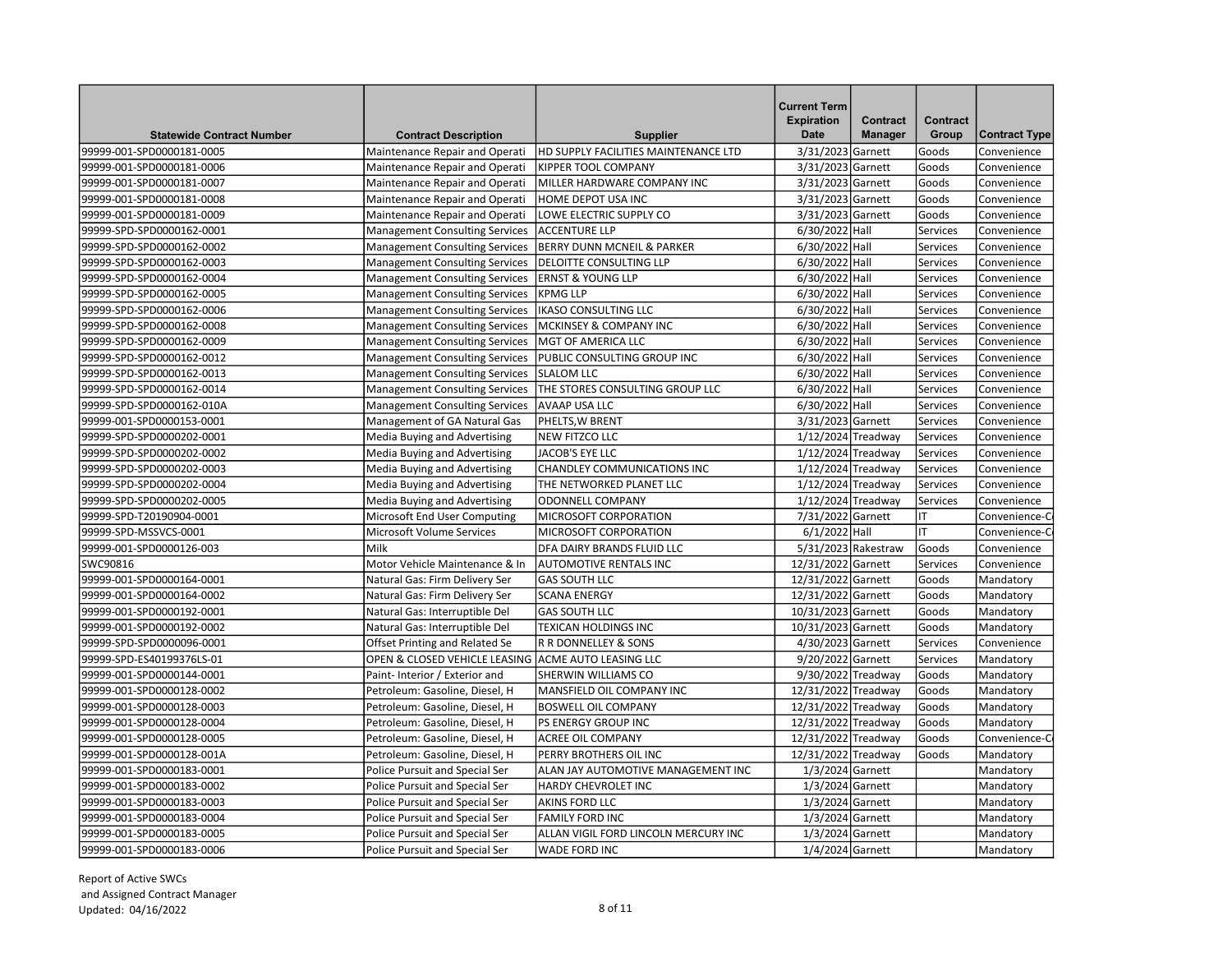| <b>Statewide Contract Number</b>                       | <b>Contract Description</b>           | <b>Supplier</b>                                                 | <b>Current Term</b><br><b>Expiration</b><br><b>Date</b> | Contract<br><b>Manager</b> | Contract<br>Group    | <b>Contract Type</b> |
|--------------------------------------------------------|---------------------------------------|-----------------------------------------------------------------|---------------------------------------------------------|----------------------------|----------------------|----------------------|
| 99999-001-SPD0000183-0007                              | Police Pursuit and Special Ser        | <b>GINN MOTOR COMPANY INC</b>                                   | 1/3/2024 Garnett                                        |                            | Goods                | Mandatory            |
| 99999-SPD-00006328-0003                                | Postage Services/Equipment            | STAMPS.COM                                                      | 12/31/2022 Rakestraw                                    |                            | Services             | Mandatory            |
| 99999-SPD-00006328-0001                                | Postage Services/Equipment            | PITNEY BOWES INC                                                | 12/31/2022 Rakestraw                                    |                            | Services             | Mandatory            |
| 99999-SPD-00006328-0002                                | Postage Services/Equipment            | <b>QUADIENT INC</b>                                             | 12/31/2022 Rakestraw                                    |                            | Services             | Mandatory            |
| 99999-SPD-SPD0000137-0001                              | Printers, MFPs and Related Tec        | SHARP ELECTRONICS CORPORATION                                   | 6/30/2022 Rakestraw                                     |                            | ΙT                   | Mandatory            |
| 99999-SPD-SPD0000137-0002                              | Printers, MFPs and Related Tec        | RICOH USA INC                                                   | 6/30/2022 Rakestraw                                     |                            | lıT                  | Mandatory            |
| 99999-SPD-SPD0000137-0003                              | Printers, MFPs and Related Tec        | TOSHIBA AMERICA BUSINESS SOLUTIONS INC                          | 6/30/2022 Rakestraw                                     |                            | IT                   | Mandatory            |
| 99999-SPD-SPD0000137-0004                              | Printers, MFPs and Related Tec        | <b>XEROX CORPORATION</b>                                        | 6/30/2022 Rakestraw                                     |                            | lιτ                  | Mandatory            |
| 99999-SPD-SPD0000137-0005                              | Printers, MFPs and Related Tec        | <b>CANON USA INC</b>                                            | 6/30/2022 Rakestraw                                     |                            | lιτ                  | Mandatory            |
| 99999-SPD-G05292020                                    | <b>Professional Grade Tools</b>       | <b>IDSC HOLDING LLC</b>                                         | 12/21/2022 Treadway                                     |                            | Goods                | Convenience-C        |
| 99999-001-SPD0000138-0001                              | <b>Public Mass Transit and Transp</b> | THE BUS CENTER OF ATLANTA LLC                                   | 12/13/2022 Garnett                                      |                            | Goods                | Mandatory            |
| 99999-001-SPD0000138-0003                              | <b>Public Mass Transit and Transp</b> | <b>CREATIVE BUS SALES INC</b>                                   | 12/13/2022 Garnett                                      |                            | Goods                | Mandatory            |
| 99999-SPD-NVPWA06913-0002                              | Public Safety Two-Way Radio           | E F JOHNSON COMPANY                                             | 12/31/2022 Treadway                                     |                            | lıt                  | Convenience-C        |
| 99999-SPD-NVPWA06913-0004                              | Public Safety Two-Way Radios          | MOTOROLA SOLUTIONS INC                                          | 12/31/2022 Treadway                                     |                            | IT                   | Convenience-C        |
| 99999-SPD-NVPPAOK000-0001                              | <b>Public Safety Video Systems</b>    | <b>WATCHGUARD INC</b>                                           | 12/30/2022 Treadway                                     |                            | lıt                  | Convenience-C        |
| 99999-SPD-NVPPAOK000-0002                              | Public Safety Video Systems           | <b>APPLIED CONCEPTS INC</b>                                     | 4/30/2022 Treadway                                      |                            | Services             | Convenience-C        |
| 99999-SPD-NVPPAOK000-0003                              | Public Safety Video Systems           | AXON ENTERPRISE INC                                             | 12/31/2022 Treadway                                     |                            | lıT                  | Convenience-C        |
| 99999-SPD-NVPPAOK000-0004                              | <b>Public Safety Video Systems</b>    | COBAN RESEARCH AND TECHNOLOGIES                                 | 12/31/2022 Treadway                                     |                            | lıt                  | Convenience-C        |
| 99999-SPD-SPD0000124-0001                              | Purchasing, Travel and Electro        | <b>BANK OF AMERICA NA</b>                                       | 10/31/2022 Hall                                         |                            | Services             | Mandatory            |
| 99999-SPD-SPD0000108-0001                              | Rapid Copy and Digital Printin        | <b>MOORE PARTNERS INC</b>                                       | 2/28/2023 Treadway                                      |                            | Services             | Convenience          |
| 99999-SPDS20200501-DOD1                                | <b>Security Services</b>              | <b>STRATEGIC SECURITY CORP</b>                                  | 6/14/2022 Treadway                                      |                            | Services             | Mandatory            |
| 99999-SPDS20200501-DOD2                                | SECURITY SERVICES                     | DYNAMIC SECURITY INC                                            | 6/14/2022 Treadway                                      |                            | Services             | Mandatory            |
|                                                        |                                       |                                                                 |                                                         |                            |                      |                      |
| 99999-SPD-SPD0000178-SOG1<br>99999-SPD-SPD0000178-SOG2 | Security Services - Armed & Un        | UNIVERSAL PROTECTION SERVICE LLC<br><b>DYNAMIC SECURITY INC</b> | 8/14/2022 Treadway                                      |                            | Services             | Mandatory            |
|                                                        | Security Services - Armed & Un        | <b>STRATEGIC SECURITY CORP</b>                                  | 8/14/2022 Treadway                                      |                            | Services<br>Services | Mandatory            |
| 99999-SPD-SPD0000178-SOG3                              | Security Services - Armed & Un        |                                                                 | 8/14/2022 Treadway                                      |                            |                      | Mandatory            |
| 99999-SPD-SPD0000178-SOG4                              | Security Services - Armed & Un        | CONFIDENTIAL SECURITY AGENCY INC                                | 8/14/2022 Treadway                                      |                            | Services             | Mandatory            |
| 99999-SPD-SPD0000060-006A                              | Software Category 4 Oracle            | DELL MARKETING LP                                               | 4/30/2023 Treadway                                      |                            | IT                   | Mandatory            |
| 99999-SPD-SPD0000060-0001                              | Statewide Contracts for Softwa        | <b>IBM CORPORATION</b>                                          | 4/30/2023 Treadway                                      |                            | lıT                  | Mandatory            |
| 99999-SPD-SPD0000060-0002                              | <b>Statewide Contracts for Softwa</b> | PRESIDIO NETWORKED SOLUTIONS                                    | 4/30/2023 Treadway                                      |                            | IT                   | Mandatory            |
| 99999-SPD-SPD0000060-0003                              | <b>Statewide Contracts for Softwa</b> | SHI INTERNATIONAL CORP                                          | 4/30/2023 Treadway                                      |                            | IT                   | Mandatory            |
| 99999-SPD-SPD0000060-0004                              | <b>Statewide Contracts for Softwa</b> | <b>CDW GOVERNMENT LLC</b>                                       | 4/30/2023 Treadway                                      |                            | lıt                  | Mandatory            |
| 99999-SPD-SPD0000060-0005                              | <b>Statewide Contracts for Softwa</b> | PC SPECIALISTS INC                                              | 4/30/2023 Treadway                                      |                            | lıt                  | Mandatory            |
| 99999-SPD-SPD0000060-0006                              | Statewide Contracts for Softwa        | <b>DELL MARKETING LP</b>                                        | 4/30/2023 Treadway                                      |                            | lιτ                  | Mandatory            |
| SWCDAS0000082                                          | Statewide Substance Abuse Prog        | FIRST HOSPITAL LABORATORIES INC                                 |                                                         | 2/28/2023 Rakestraw        | Services             | Convenience          |
| 99999-001-SPD0000138-0004                              | <b>Supplemental Public Mass Trans</b> | TRANSPORTATION EQUIPMENT SALES CORPORAT                         | 6/30/2022 Garnett                                       |                            | Goods                | Mandatory            |
| 99999-001-SPD0000138-0006                              | <b>Supplemental Public Mass Trans</b> | <b>MOTOR COACH INDUSTRIES</b>                                   | 6/30/2022 Garnett                                       |                            | Goods                | Mandatory            |
| 99999-001-SPD0000138-0007                              | Supplemental Public Mass Trans        | PROTERRA INC                                                    | 6/30/2022 Garnett                                       |                            | Goods                | Mandatory            |
| 99999-001-SPD0000138-0008                              | Supplemental Public Mass Trans        | <b>BYD MOTORS LLC</b>                                           | 6/30/2022 Garnett                                       |                            | Goods                | Mandatory            |
| 99999-001-SPD0000138-001A                              | Supplemental Public Mass Trans        | THE BUS CENTER OF ATLANTA LLC                                   | 6/30/2022 Garnett                                       |                            | Goods                | Mandatory            |
| 99999-001-SPD0000138-003A                              | <b>Supplemental Public Mass Trans</b> | <b>CREATIVE BUS SALES INC</b>                                   | 6/30/2022 Garnett                                       |                            | Goods                | Mandatory            |
| 99999-001-SPD0000194-0001                              | Telehealth Products and Servic        | JETDOC INC                                                      | 12/14/2026 Hall                                         |                            | Services             | Convenience          |
| 99999-001-SPD0000194-0002                              | Telehealth Products and Servic        | <b>BADVE, SUNIL</b>                                             | 12/16/2026 Hall                                         |                            | Services             | Convenience          |
| 99999-001-SPD0000194-0003                              | <b>Telehealth Products and Servic</b> | <b>COGNOSANTE LLC</b>                                           | 12/16/2026 Hall                                         |                            | Services             | Convenience          |
| 99999-001-SPD0000194-0004                              | Telehealth Products and Servic        | <b>CAREMARKET INC</b>                                           | 12/26/2026 Hall                                         |                            | Services             | Convenience          |
| 99999-001-SPD0000194-0005                              | <b>Telehealth Products and Servic</b> | <b>MDLIVE INC</b>                                               | 1/11/2027 Hall                                          |                            | Services             | Convenience          |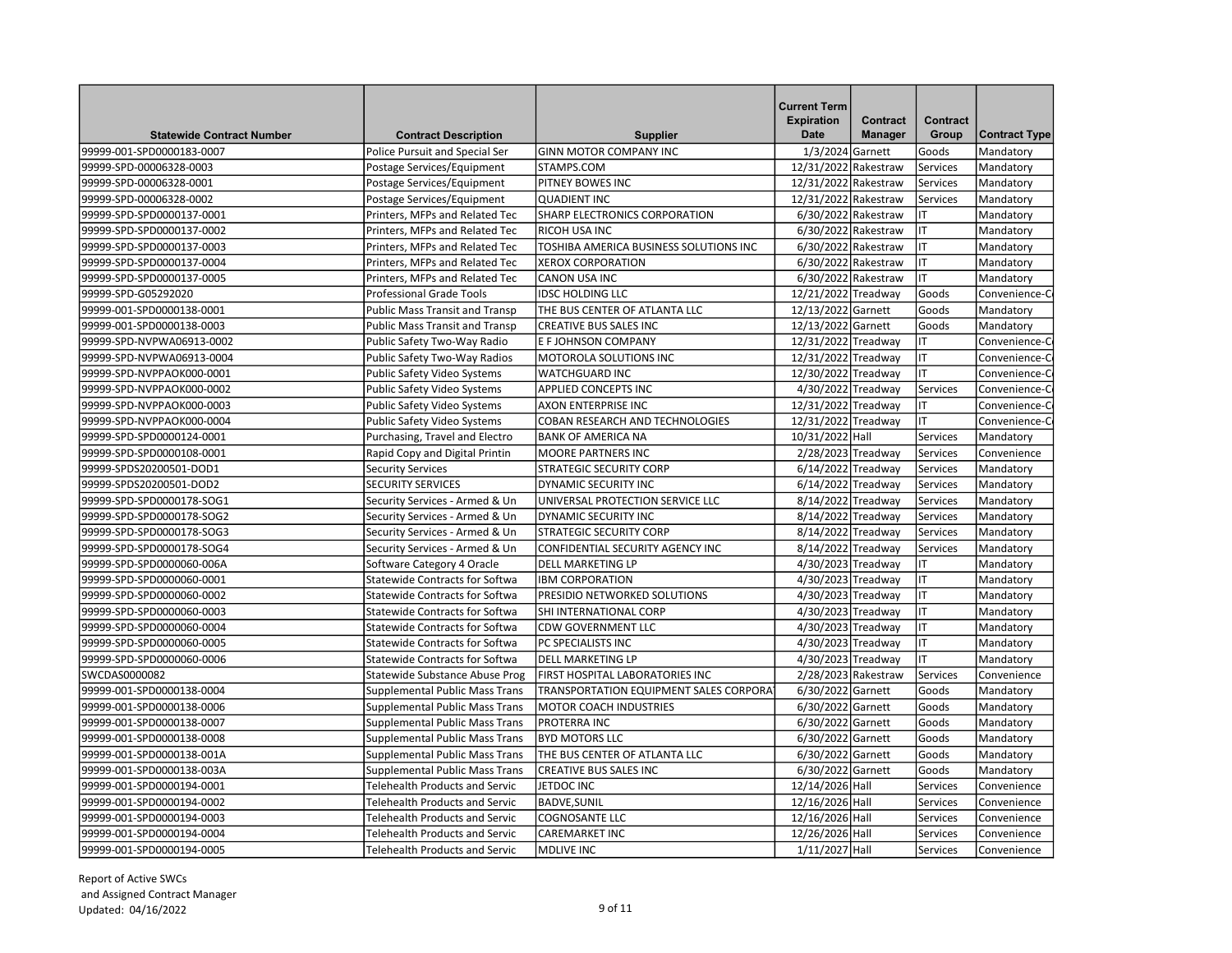|                                  |                                                                                |                                                               | <b>Current Term</b>              |                                   |                          |                        |
|----------------------------------|--------------------------------------------------------------------------------|---------------------------------------------------------------|----------------------------------|-----------------------------------|--------------------------|------------------------|
| <b>Statewide Contract Number</b> |                                                                                |                                                               | <b>Expiration</b><br><b>Date</b> | <b>Contract</b><br><b>Manager</b> | <b>Contract</b><br>Group | <b>Contract Type</b>   |
| 99999-001-SPD0000194-0006        | <b>Contract Description</b><br><b>Telehealth Products and Servic</b>           | <b>Supplier</b><br>AMERICAN WELL CORPORATION                  | 1/13/2026 Hall                   |                                   | Services                 | Convenience            |
| 99999-001-SPD0000136-0001        | Temporary Staffing Services-St                                                 | <b>FOCUS OF GEORGIA INC</b>                                   |                                  | 6/30/2022 Rakestraw               | Services                 | Mandatory              |
| 99999-001-SPD0000136-0002        |                                                                                |                                                               |                                  | 6/30/2022 Rakestraw               | Services                 |                        |
| 99999-001-SPD0000136-0003        | <b>Temporary Staffing Services-St</b><br><b>Temporary Staffing Services-St</b> | ARK TEMPORARY STAFFING LLC<br>HAPPY FACES PERSONNEL GROUP INC |                                  | 6/30/2022 Rakestraw               | Services                 | Mandatory              |
| 99999-001-SPD0000136-0004        | <b>Temporary Staffing Services-St</b>                                          | <b>NITELINES USA</b>                                          |                                  | 6/30/2022 Rakestraw               | Services                 | Mandatory              |
| 99999-001-SPD0000136-0005        | Temporary Staffing Services-St                                                 | SHAGA CONSULTING & RECRUITING                                 |                                  | 6/30/2022 Rakestraw               | Services                 | Mandatory              |
| 99999-001-SPD0000136-0006        | Temporary Staffing Services-St                                                 | <b>ABACUS CORPORATION</b>                                     |                                  | 6/30/2022 Rakestraw               | Services                 | Mandatory<br>Mandatory |
| 99999-001-SPD0000136-0007        | <b>Temporary Staffing Services-St</b>                                          | <b>DOVER STAFFING INC</b>                                     |                                  | 6/30/2022 Rakestraw               | Services                 | Mandatory              |
| 99999-001-SPD0000136-0008        | <b>Temporary Staffing Services-St</b>                                          | <b>CORPORATE TEMPS 2000</b>                                   |                                  | 6/30/2022 Rakestraw               | Services                 | Mandatory              |
| 99999-001-SPD0000136-0009        | <b>Temporary Staffing Services-St</b>                                          | <b>INGENESIS INC</b>                                          |                                  | 6/30/2022 Rakestraw               | Services                 | Mandatory              |
| 99999-SPD-SPD0000021-0001        | Tier 1 Audio Visual Products a                                                 | <b>ONEPATH SYSTEMS LLC</b>                                    | 4/30/2023 Hall                   |                                   | IT                       | Mandatory              |
| 99999-SPD-SPD0000021-0003        | Tier 1 Audio Visual Products a                                                 | <b>AVI-SPL LLC</b>                                            | 4/30/2023 Hall                   |                                   | IT                       |                        |
|                                  |                                                                                |                                                               |                                  |                                   |                          | Convenience            |
| 99999-SPD-SPD0000021-0004        | Tier 1 Audio Visual Products a                                                 | TROXELL COMMUNICATIONS INC                                    | 4/30/2023 Hall                   |                                   | IT                       | Convenience            |
| 99999-SPD-SPD0000021-0005        | Tier 1 Audio Visual Products a                                                 | SOUTHERN COMPUTER WAREHOUSE INC                               | 4/30/2023 Hall                   |                                   | IT                       | Convenience            |
| 99999-SPD-SPD0000021-002A        | Tier 1 Audio Visual Products a                                                 | <b>SUMMIT SOLUTIONZ INC</b>                                   | 4/30/2023 Hall                   |                                   | IT                       | Convenience            |
| 99999-001-SPD0000116-0001        | TIRES, TUBES AND RETREAD TIRES                                                 | MICHELIN NORTH AMERICA INC                                    | 3/31/2023 Treadway               |                                   | Goods                    | Mandatory              |
| 99999-001-SPD0000116-0003        | TIRES, TUBES AND RETREAD TIRES                                                 | THE GOODYEAR TIRE & RUBBER COMPANY                            | 3/31/2023 Treadway               |                                   | Goods                    | Mandatory              |
| 99999-001-SPD0000116-0005        | TIRES, TUBES AND RETREAD TIRES                                                 | <b>BRIDGESTONE AMERICAS TIRE OPERATIONS LLC</b>               | 3/31/2023 Treadway               |                                   | Goods                    | Mandatory              |
| 99999-001-SPD0000116-0002        | TIRES, TUBES AND RETREAD TIRES                                                 | CONTINENTAL TIRE THE AMERICAS                                 | 7/31/2022 Treadway               |                                   | Goods                    | Mandatory              |
| 99999-001-SPD0000177-0033        | <b>Tractors and Mowers</b>                                                     | <b>BUSH HOG, INC</b>                                          | 5/31/2023 Treadway               |                                   | Goods                    | Mandatory              |
| 99999-001-SPD0000177-0001        | <b>Tractors and Mowers</b>                                                     | TOCCOA HARDWARE, INC                                          | 5/31/2023 Treadway               |                                   | Goods                    | Mandatory              |
| 99999-001-SPD0000177-0002        | <b>Tractors and Mowers</b>                                                     | JET-VAC EQUIPMENT COMPANY LLC                                 | 5/31/2023 Treadway               |                                   | Goods                    | Mandatory              |
| 99999-001-SPD0000177-0003        | <b>Tractors and Mowers</b>                                                     | FELSHAW CAPITAL VENTURES INC                                  | 5/31/2023 Treadway               |                                   | Goods                    | Mandatory              |
| 99999-001-SPD0000177-0004        | <b>Tractors and Mowers</b>                                                     | <b>GREAT PLAINS MANUFACTURING INC</b>                         | 5/31/2023 Treadway               |                                   | Goods                    | Mandatory              |
| 99999-001-SPD0000177-0005        | <b>Tractors and Mowers</b>                                                     | CNH INDUSTRIAL AMERICA LLC                                    | 5/31/2023 Treadway               |                                   | Goods                    | Mandatory              |
| 99999-001-SPD0000177-0006        | <b>Tractors and Mowers</b>                                                     | ATLANTA KUBOTA LLC                                            | 5/31/2023 Treadway               |                                   | Goods                    | Mandatory              |
| 99999-001-SPD0000177-0007        | <b>Tractors and Mowers</b>                                                     | ALAMO GROUP (TX) INC                                          | 5/31/2023 Treadway               |                                   | Goods                    | Mandatory              |
| 99999-001-SPD0000177-0008        | <b>Tractors and Mowers</b>                                                     | WESTOVER LAWN AND GARDEN PROPERTIES                           | 5/31/2023 Treadway               |                                   | Goods                    | Mandatory              |
| 99999-001-SPD0000177-0009        | <b>Tractors and Mowers</b>                                                     | <b>ENVIRONMENTAL PRODUCTS GROUP INC</b>                       | 5/31/2023 Treadway               |                                   | Goods                    | Mandatory              |
| 99999-001-SPD0000177-0010        | Tractors and Mowers                                                            | <b>CLARK EQUIPMENT COMPANY</b>                                | 5/31/2023 Treadway               |                                   | Goods                    | Mandatory              |
| 99999-001-SPD0000177-0011        | <b>Tractors and Mowers</b>                                                     | JOHN DEERE SHARED SERVICES INC                                | 5/31/2023 Treadway               |                                   | Goods                    | Mandatory              |
| 99999-001-SPD0000177-0012        | <b>Tractors and Mowers</b>                                                     | REYNOLDS-WARREN EQUIPMENT CO INC                              | 5/31/2023 Treadway               |                                   | Goods                    | Mandatory              |
| 99999-001-SPD0000177-0013        | <b>Tractors and Mowers</b>                                                     | ASCENDUM MACHINERY INC                                        | 5/31/2023 Treadway               |                                   | Goods                    | Mandatory              |
| 99999-001-SPD0000177-0014        | <b>Tractors and Mowers</b>                                                     | JERRY PATE TURF & IRRIGATION INC                              | 5/31/2023 Treadway               |                                   | Goods                    | Mandatory              |
| 99999-001-SPD0000177-0015        | <b>Tractors and Mowers</b>                                                     | LANIER OUTDOOR EQUIPMENT INC                                  | 5/31/2023 Treadway               |                                   | Goods                    | Mandatory              |
| 99999-001-SPD0000177-0016        | <b>Tractors and Mowers</b>                                                     | ATLANTIC & SOUTHERN EQUIPMENT                                 | 5/31/2023 Treadway               |                                   | Goods                    | Mandatory              |
| 99999-001-SPD0000177-0017        | <b>Tractors and Mowers</b>                                                     | <b>ARIENS COMPANY</b>                                         | 5/31/2023 Treadway               |                                   | Goods                    | Mandatory              |
| 99999-001-SPD0000177-0018        | <b>Tractors and Mowers</b>                                                     | <b>STANANCO INC</b>                                           | 5/31/2023 Treadway               |                                   | Goods                    | Mandatory              |
| 99999-001-SPD0000177-0019        | <b>Tractors and Mowers</b>                                                     | <b>MORIDGE MANUFACTURING INC</b>                              | 5/31/2023 Treadway               |                                   | Goods                    | Mandatory              |
| 99999-001-SPD0000177-0020        | <b>Tractors and Mowers</b>                                                     | MASON TRACTOR AND EQUIPMENT CO                                | 5/31/2023 Treadway               |                                   | Goods                    | Mandatory              |
| 99999-001-SPD0000177-0021        | <b>Tractors and Mowers</b>                                                     | COWIN EQUIPMENT COMPANY                                       | 5/31/2023 Treadway               |                                   | Goods                    | Mandatory              |
| 99999-001-SPD0000177-0022        | <b>Tractors and Mowers</b>                                                     | <b>GJ&amp;LINC</b>                                            | 5/31/2023 Treadway               |                                   | Goods                    | Mandatory              |
| 99999-001-SPD0000177-0023        | <b>Tractors and Mowers</b>                                                     | FLINT EQUIPMENT CO INC                                        | 5/31/2023 Treadway               |                                   | Goods                    | Mandatory              |
| 99999-001-SPD0000177-0024        | <b>Tractors and Mowers</b>                                                     | YANCEY BROS CO                                                | 5/31/2023 Treadway               |                                   | Goods                    | Mandatory              |
| 99999-001-SPD0000177-0025        | <b>Tractors and Mowers</b>                                                     | MARION FORD TRACTOR                                           | 5/31/2023 Treadway               |                                   | Goods                    | Mandatory              |